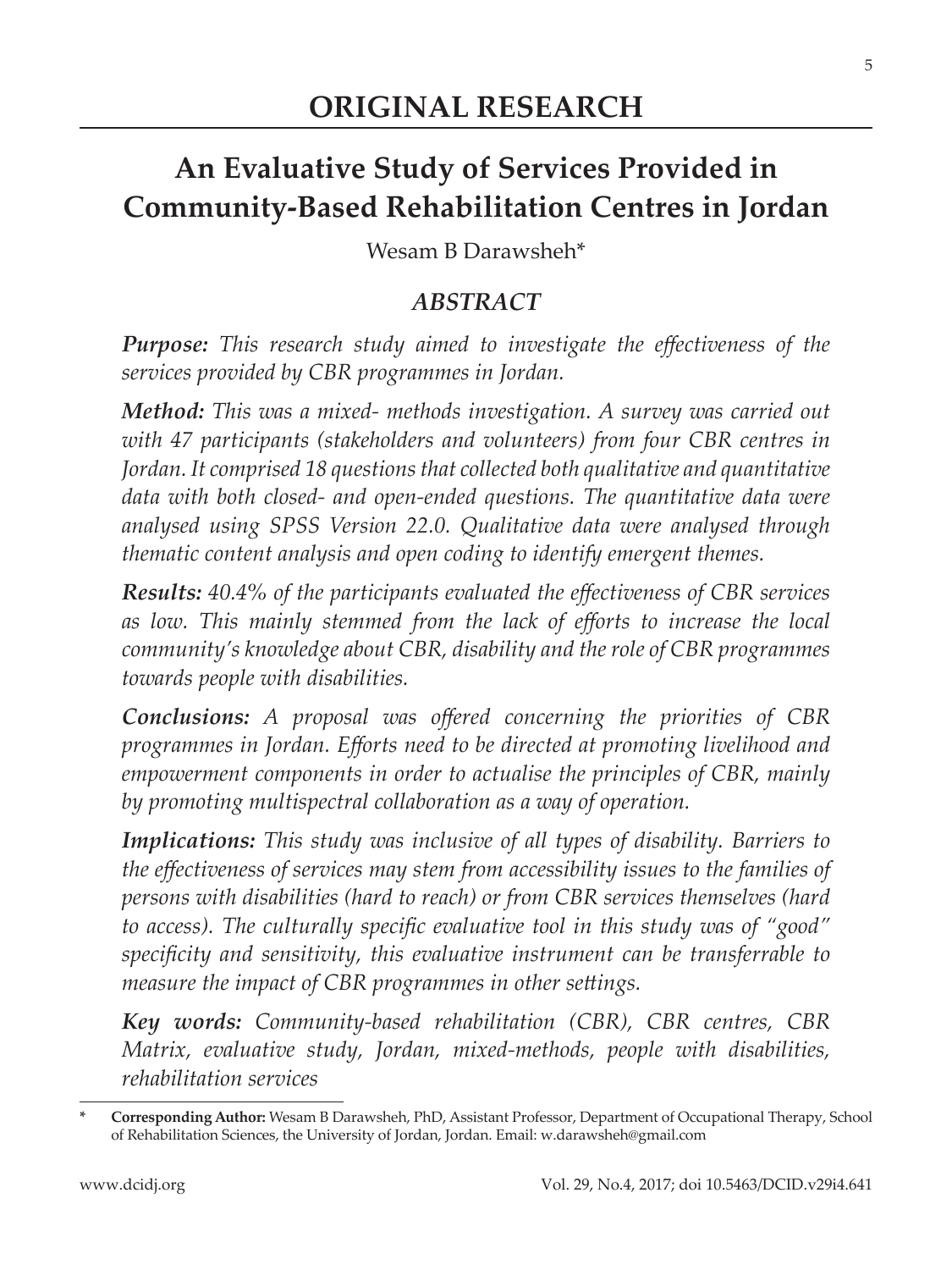### **INTRODUCTION**

People with disabilities constitute 15% of the world's population and are considered to be among the poorest and most marginalised members of several communities (World Health Organisation and World Bank, 2011). In 1978, the WHO initiated community-based rehabilitation (CBR) as a strategy to decrease poverty and the burden of disability in countries with low economic resources (ILO, UNESCO, WHO, 2004a; WHO, UNESCO, ILO, IDDC, 2010). CBR is defined as an inclusive community development strategy aimed at empowering persons with disabilities and maximising and equalising their opportunities in the realms of health, education, livelihood, social inclusion, and community participation (ILO, UNESCO, WHO, 2004a, 2004b; WHO, UNESCO, ILO, IDDC, 2010).

The evidence for CBR effectiveness is fragmented and unsubstantiated (Boyce and Ballantyne, 2000; Finkenflugel et al, 2005; Grandisson et al, 2014a; Grandisson et al, 2016a). This does not mean that CBR does not foster positive change. There are around 8361 people who benefitted from the CBR programmes in Jordan, and yet there are about 25,000 people in Jordan who require rehabilitative services offered by the CBR programmes (Higher Council for Affairs of Persons with Disabilities-HCD, 2017). However, efforts need to be directed towards carrying out rigorous and controlled studies to provide evidence concerning the effectiveness of CBR services. For example, the HCD in Jordan reported several challenges for the provision of CBR programmes, such as limitation in human and economic resources, and the limited role of media in relation to actualising the principle of inclusion (HCD, 2017). Yet, there is absence of a systematic form of evaluation of such challenges and outcomes of CBR programmes (Boyce and Ballantyne, 2000; Grandisson et al, 2014a). Not only does this impede the development of new programmes but it also threatens the existence and the sustainability of the current CBR programmes (Boyce and Ballantyne, 2000; Byford et al, 2003; Grandisson et al, 2014a; Mauro et al, 2014).

The CBR guidelines developed by the WHO (WHO, UNESCO, ILO, IDDC, 2010) offer very limited emphasis on the evaluation of CBR programmes (Grandisson et al, 2016b). Other available guidelines for evaluation, such as those developed by the WHO and the International Disability and Development Consortium - IDDC (1996) and those developed by Zhao and Kwok (1999), are obsolete, not comprehensive, as well as based on the subjective inferences of a limited number of experts involved in the field (Grandisson et al, 2016b).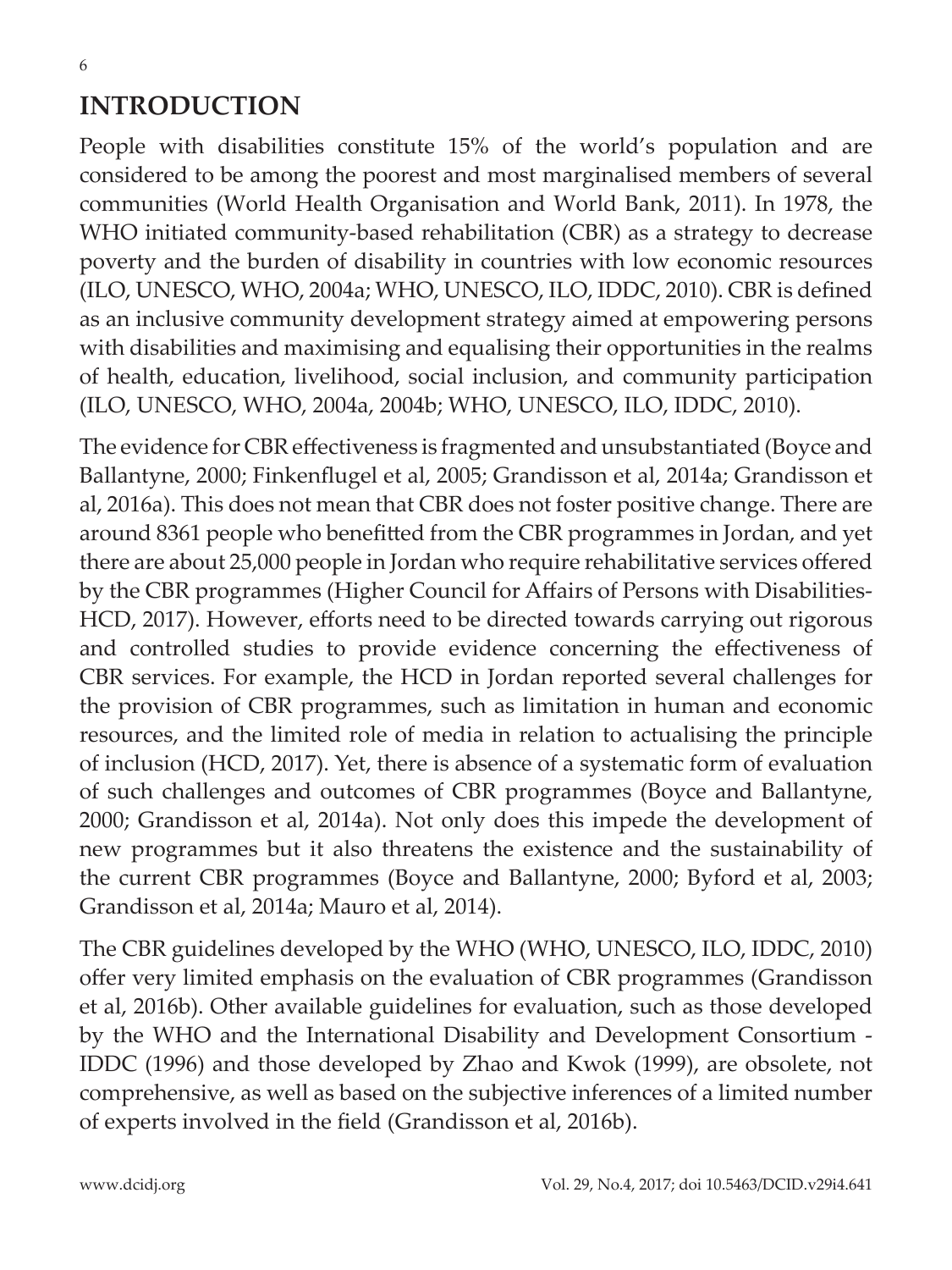There is a concurrent lack of consensus and some controversy concerning the methods and procedure whereby the CBR evaluation should be conducted (Grandisson et al, 2016a). This has resulted in a division on the basis of studies used in the evaluation of CBR programmes. For example, Lukersmith et al (2013) proposed some key principles that should be considered when selecting a tool, while Adeoye et al (2011) developed a tool in Uganda for evaluating CBR services and suggested that it could be transferred to help in developing similar but locally relevant tools for each culture and community. Grandisson et al (2014a, 2014b) emphasised the need for a consensus on a framework and approach in the development of tools for the evaluation of the effectiveness of CBR programmes.

Evaluation does not appear to be a common practice in the field of CBR (Grandisson et al, 2014a; Mauro et al, 2014). Evaluating CBR programmes rigorously is challenging because of large variations between programmes and the large variety of frameworks used to report findings (Cornielje et al, 2008; Grandisson et al, 2014b; Lukersmith et al, 2013; Thomas, 2011; WHO, UNESCO, ILO, IDDC, 2010). There is lack of consensus concerning the constituents of best practices in CBR evaluation, and the way programme evaluation and evaluative research should be conducted (Grandisson et al, 2014a). Furthermore, evidence on the standards or provisions of the most effective CBR programmes remains scarce and weak (Finkenflugel et al, 2005; Grandisson et al, 2014a, 2016a, 2016b).

Though terminologies such as 'developing' and 'redeveloped' should not be used anymore according to the World Bank (2016), when discussing the importance of CBR it is unavoidable to refer to Jordan as a developing country with low economic resources. From 1995 until 2016, there were only two papers about CBR in Jordan. The first was by Abbas (1995) who found a lack of potential CBR services to reach all persons with disabilities in the Mafraq district and who called for national efforts to be directed at maximising the effectiveness of CBR services in this district. This study is outdated and does not show a clear methodological procedure to conduct such an evaluative study and arrive at such a conclusion. Another paper conducted by AlHeresh et al (2013) was mainly theoretical and focused on exploring the concepts of occupational justice and occupational deprivation to justify the need for Occupational Therapy (OT) services. Studies to address the reality of CBR in Jordan are scarce, and there are no studies directed at evaluating the effectiveness of CBR programmes in the country.

The effective evaluation of CBR programmes should be participatory in the sense that those who are most concerned by these services (persons with disabilities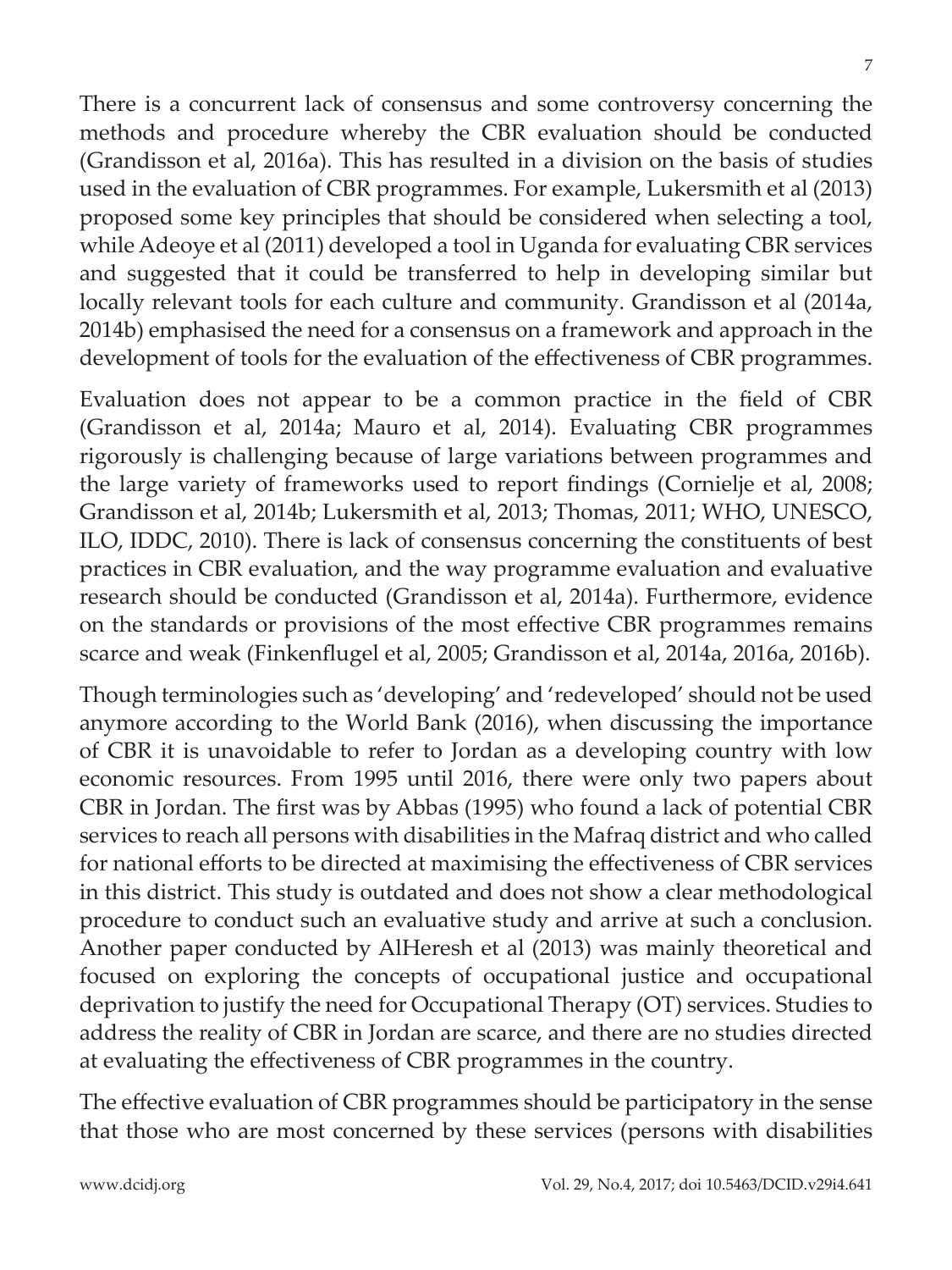and their families) are involved in the evaluation process (Grandisson et al, 2014a, 2016a, 2016b). The evaluation process should be based on a shared framework that demonstrates the criteria of the evaluation and facilitates communication of the results and outcomes through a set of unified terms (Adeoye et al, 2011; Grandisson et al. (2016b).

It is customary in the literature to use qualitative research methodologies to investigate the reality of CBR practice. There is also stress on combining these with quantitative measures when carrying out research, so as to increase the rigour of the outcomes and reliability of the research (Grandisson et al, 2014a, 2016a, 2016b). Byford et al. (2003) conducted a study in Papua New Guinea that aimed at designing a method for evaluating the needs of the local community prior to the establishment of a CBR programme and for evaluating the effectiveness of the CBR services after its establishment. It was found that a survey incorporating both qualitative and quantitative questions was more sensitive than any other method previously used to achieve this.

### **Objective**

The current research study aimed to investigate the effectiveness of the services of CBR centres in Jordan, as perceived by the volunteers and the participants of CBR services (persons with disabilities and their families). In addition, this study employed both qualitative and quantitative research methodologies as the triangulation of both types of research methodologies increases the credibility of the findings (Seale et al, 2007).

## **METHOD**

### **Study Design**

A survey approach was used, with both qualitative and quantitative (open-ended) questions included. Questions were aimed at identifying the level of knowledge of CBR and to explore perspectives regarding the effectiveness of services offered by CBR centres, as well as the suggestions and barriers towards the provision of effective services.

### **Study Participants**

The CBR programme in Jordan is mainly managed by the Ministry of Social Development, and the United Nations Relief and Works Agency (UNRWA). The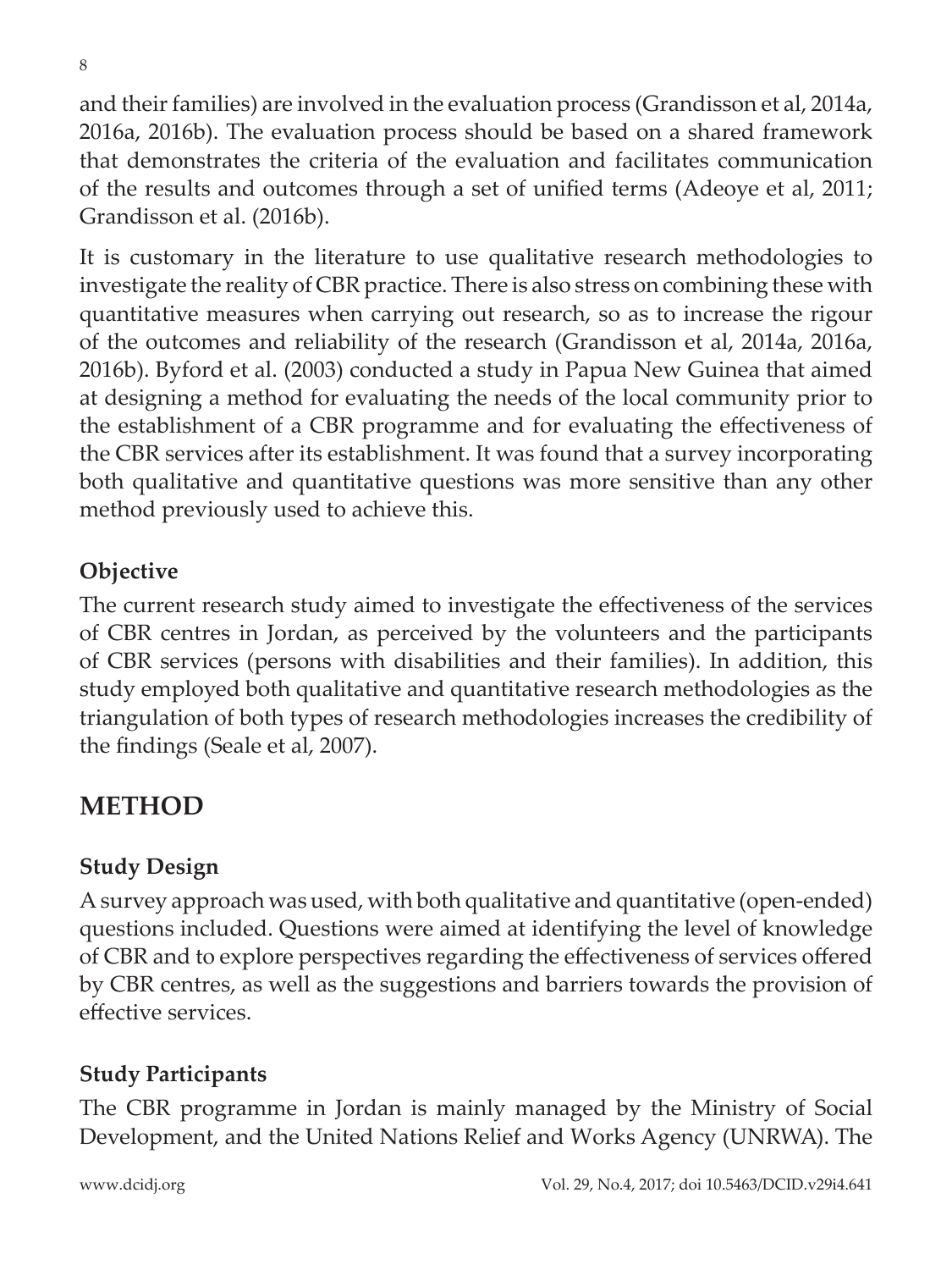implementation process is carried out by trained community CBR volunteers/ workers supported by a supervisor and a project coordinator. There are 10 major community-based rehabilitation (CBR) centres in Jordan, but only 4 of them were targeted in this study because the researchers found them easy to reach. The convenience sample comprising adult participants  $(≥ 18$  years) were approached directly after obtaining the consent of the manager of each CBR centre. The participants were volunteers or people with disabilities. In case the person with disability was a child, the parents were asked to participate as they were the main beneficiaries of the services offered by the CBR centres.

The study sample consisted of 47 participants - 20 were volunteers and 27 were parents of children with disabilities. The demographic details are summarised in Table1.

|                          | <b>Volunteers</b><br>$(n=20)$ | Persons with<br>Disabilities /their<br><b>Families</b><br>$(n=27)$ | <b>TOTAL</b><br>$(n=47)$ |
|--------------------------|-------------------------------|--------------------------------------------------------------------|--------------------------|
| Age Range                | $19-50$ yrs                   | 20-42 yrs                                                          | $19-50$ yrs              |
| Age $(\mu \pm SDyrs)$    | $(29.11 \pm 10.51)$           | $(31.37 \pm 6.40)$                                                 | $(30.43 \pm 6.40)$       |
| <b>Educational Level</b> |                               |                                                                    |                          |
| Primary & Preparatory    | $2(10\%)$                     | $9(33.33\%)$                                                       | 11 $(23.4\%)$            |
| Secondary & Diploma      | 11 (55%)                      | 16 (59.26%)                                                        | 27 (57.45%)              |
| <b>BSc</b>               | 7(35%)                        | $2(7.41\%)$                                                        | 9(19.15%)                |
| Gender male n, (%)       | 1(5%)                         | $2(7.41\%)$                                                        | $3(6.38\%)$              |
| Gender female n, (%)     | 19 (95 %)                     | 25 (92.59%)                                                        | 44 (93.61%)              |

#### **Table 1: Demographics of Participants**

Note: (µ±SD) (Mean±Standard Deviation), age in Years (yrs)

### **Data Collection**

The survey consisted of 18 questions, of which 10 were quantitative in nature and the other 8 were qualitative. The questions were aimed at evaluating the effectiveness of services as perceived by persons with disabilities and the volunteers in the CBR centres. The 10 quantitative questions were mainly under two sections: the first was "Knowledge of CBR" and the other was "Perception of Services of the CBR Centre". The quantitative questions were aimed at exploring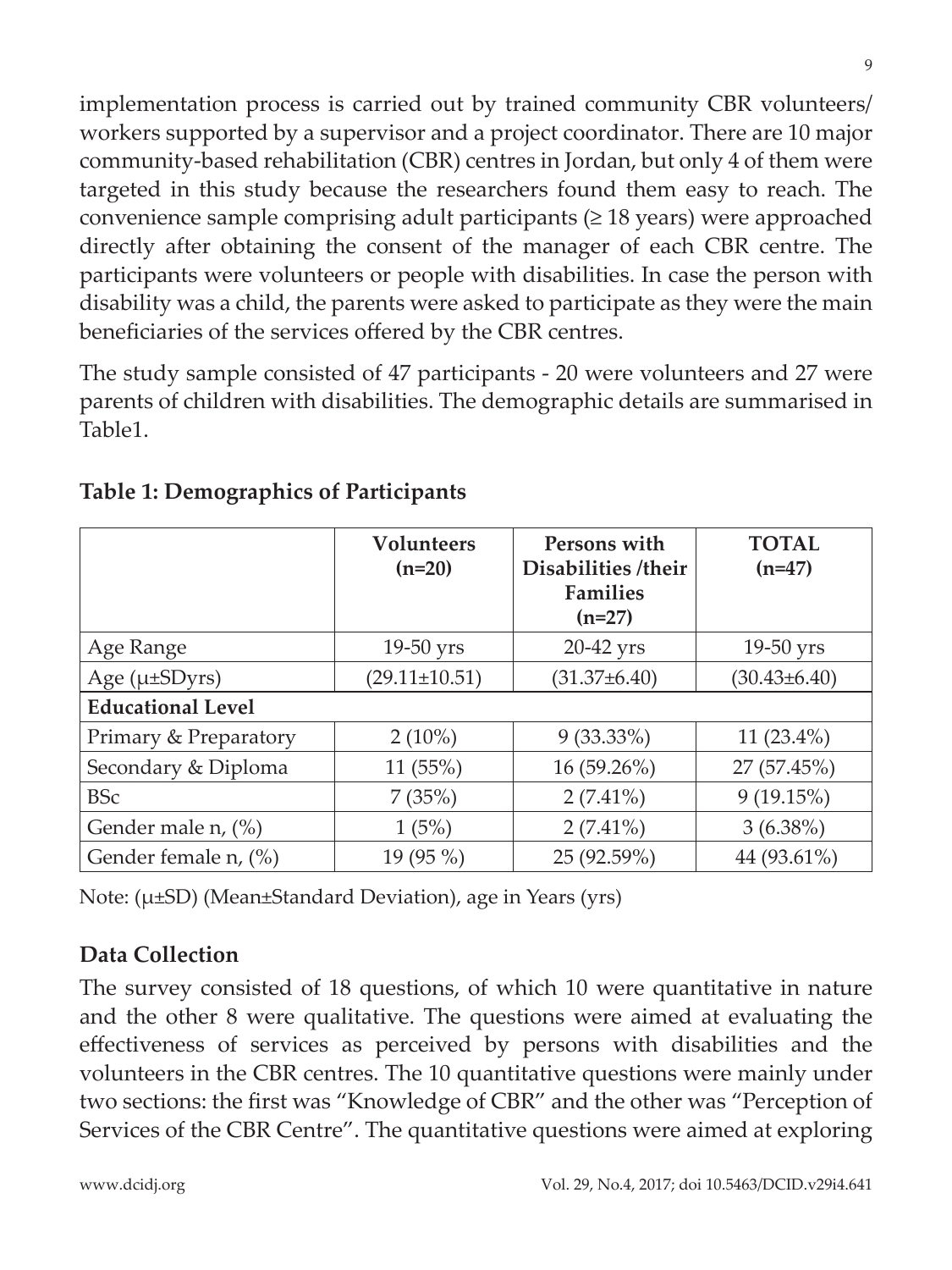several points: the participants' perceptions and the local community's level of knowledge of CBR, disability, and the role towards persons with disabilities; perceptions of the level of knowledge and training of volunteers; the accessibility of persons with disabilities and their turnout to use CBR services; the type of services provided; the type of activities that the CBR centres organise in the local community; and the overall level of satisfaction with the CBR services.

The 8 qualitative questions were aimed at identifying the barriers related to the provision of quality services by the CBR centres; the barriers in using services by persons with disabilities; the sort of services that were lacking; and suggestions for developing the existing services. Table 2 gives some examples of the quantitative and qualitative questions used in the survey and the topics that were investigated.

|                      | <b>Topics</b>                                           | <b>Examples of Questions</b>                                                                                                                                     |  |
|----------------------|---------------------------------------------------------|------------------------------------------------------------------------------------------------------------------------------------------------------------------|--|
| Quantitative<br>part | Perception and<br>knowledge of CBR                      | Q1. How do you rate your knowledge of the<br>notion of CBR? ■ Weak ■ Fair ■ Excellent                                                                            |  |
|                      | Evaluation of<br>services offered by<br>the centre      | Q6. What are the types of services offered by<br>the CBR centre?                                                                                                 |  |
|                      |                                                         | $\blacksquare$ Rehabilitative directly provided for<br>persons with disabilities                                                                                 |  |
|                      |                                                         | $\Box$ Vocational directly provided for persons<br>with disabilities                                                                                             |  |
|                      |                                                         | $\Box$ Educational directed to increase the<br>awareness of members of local community<br>regarding disabilities, persons with<br>disabilities, and their rights |  |
|                      |                                                         | $\Box$ Educational directed to teach the families<br>of persons with disabilities concerning the<br>care of disability in homes                                  |  |
| Qualitative<br>part  | Barriers towards<br>provision of quality<br>of services | Q11. What are the types of barriers for the<br>provision of quality services by the CBR<br>centre?                                                               |  |
|                      | Suggestions to<br>improve services                      | Q16. What are the sorts of services that are<br>currently not offered by the CBR centre but<br>you wish to be provided in the future?                            |  |

#### **Table 2: Main Topics in the Survey and Examples of Questions Included**

www.dcidj.org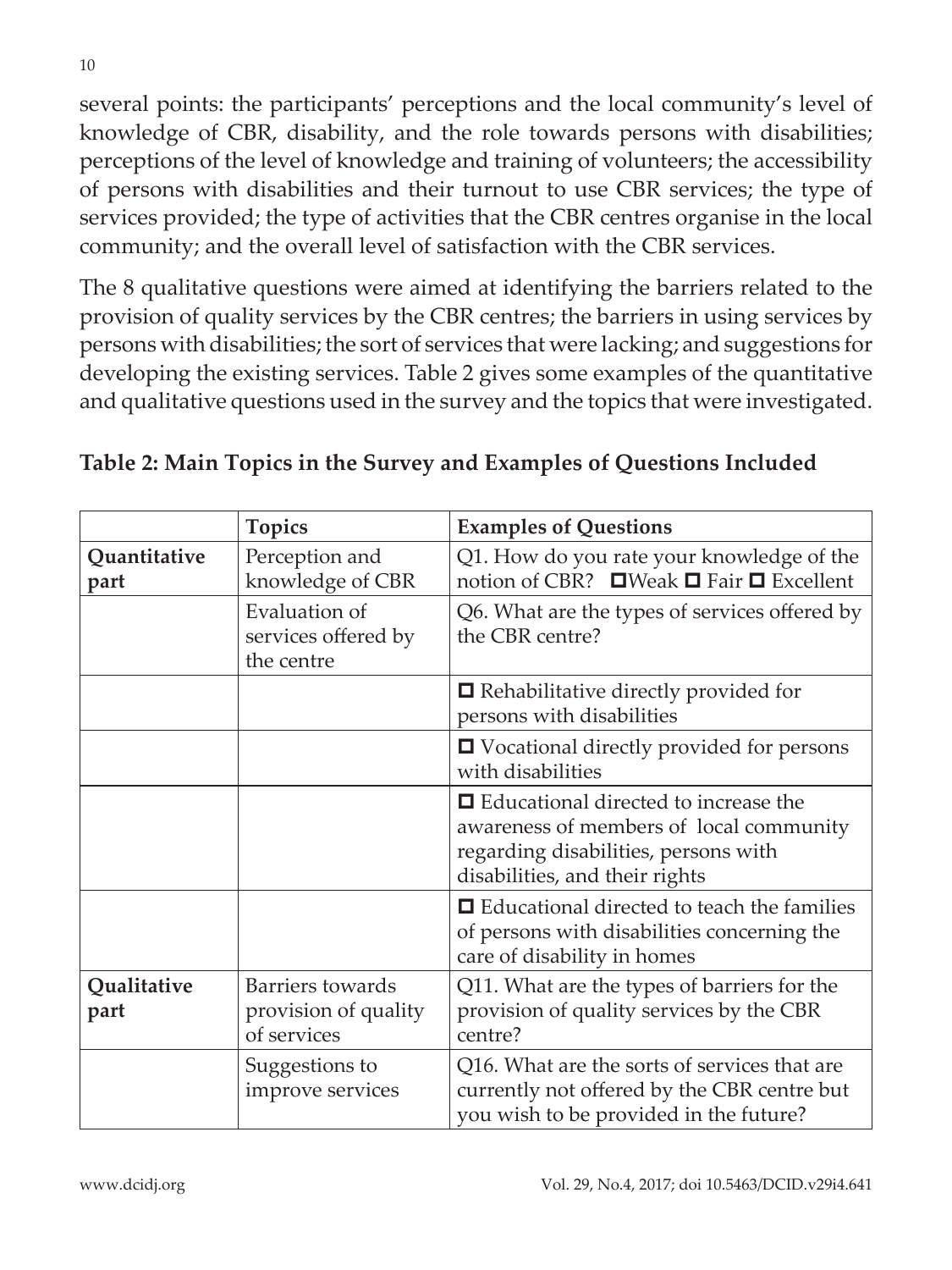#### **Analysis of quantitative data**

Among the 10 quantitative questions, 5 were under the sub-topic "Knowledge of CBR" and the other 5 were under the sub-topic "Evaluation of Services." Participants were asked to answer according to a Likert scale of Poor, Good, or High, and each of these answers was given a score of 1, 2, or 3 respectively. Only question 6 which included four possible responses concerning the type of services offered by the CBR centre (see Table 2) was treated differently, so the score was from 1- 4 depending on the number of ticked answers. If one form of service was tick marked, it meant that this was the only service provided by the setting, so a score of 1 was given accordingly; however, if the four types of services were offered, then this response was scored as 4. The score for the Knowledge category ranged between 5 and15, the Evaluation of Services scores ranged between 5 and16, and the quantitative questions ranged between 10 and 31.

The quantitative data were analysed using SPSS Version 22.0 (IBM Corporation New York, 2016). A Multivariate Analysis of Variance (MANOVA) was employed to compare the scores of persons with disabilities and those of the volunteers; any difference might indicate a gap in the perception of volunteers regarding what the CBR centre was offering and what the persons with disabilities perceived that they received. The total sum of scores was used to identify the overall effectiveness of the CBR services in increasing awareness and the integration of persons with disabilities within society as perceived by participants.

#### **Sensitivity and Specificity**

The receiver operating characteristic (ROC) curve analysis of the SPSS software was used to identify the sensitivity and specificity of questions asked in the quantitative part of the survey (Hajian-Tilaki, 2013). The ROC curve revealed that the area under the curve (AUC) for the five questions listed under the topic "Knowledge of CBR" was AUC= 0.833, which indicated a good specificity and sensitivity of the questions to the actual perception of knowledge of CBR. For questions under the topic "Evaluation of services", the ROC curve revealed an AUC=0.801, which indicated a good specificity and sensitivity of the questions to the level of satisfaction about services provided. For all 10 questions, the ROC revealed an AUC=0.846, which indicated a good specificity and sensitivity of the questions to the perception of the effectiveness of the CBR centre (Dendumrongsup et al, 2014).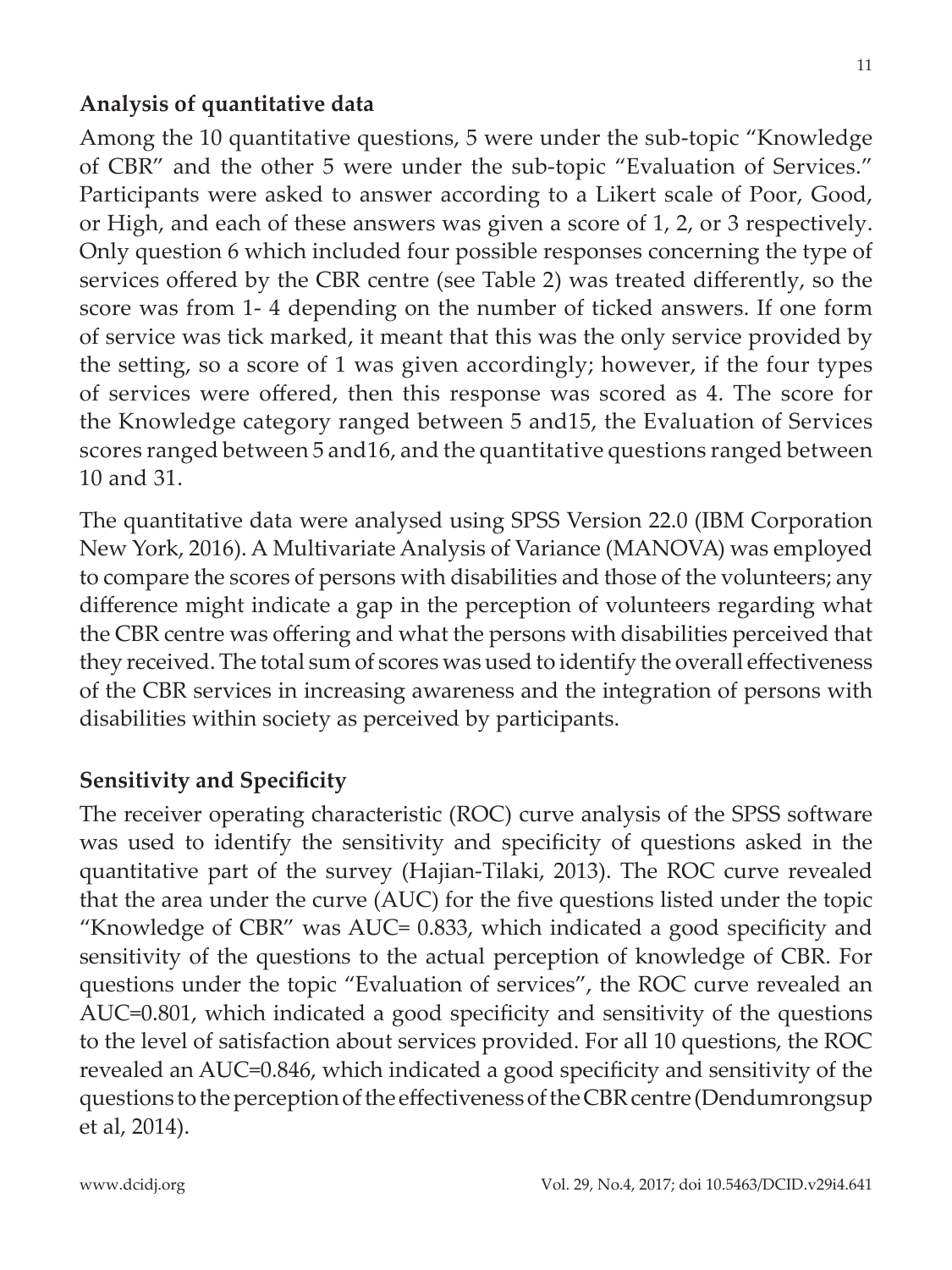### **Analysis of Qualitative Data**

 The qualitative data were analysed using the thematic content analysis approach. Data were tabulated into a thematic chart and were organised against a set of themes (Ritchie and Lewis, 2007). Shared quotes among participants were listed under the same column that resembled a specific theme. Then, from each quote the interrelations and interpretations of the researcher were made and listed next to each participant's quote to guarantee the transparency of interpretations (Darawsheh, 2014). Table 3 is an excerpt from the thematic chart, to show how qualitative data were organised into thematic charts and the way that interpretations were derived from direct quotes of participants.

| Identifier     | Theme 1: Suggestions to improve the services provided                                                                                                                         |                                                                                                                                                                            |                                                                                                                                        |                                                                                                                     |
|----------------|-------------------------------------------------------------------------------------------------------------------------------------------------------------------------------|----------------------------------------------------------------------------------------------------------------------------------------------------------------------------|----------------------------------------------------------------------------------------------------------------------------------------|---------------------------------------------------------------------------------------------------------------------|
|                | 1.1<br>Workshops                                                                                                                                                              | 1.2<br>Media                                                                                                                                                               | 1.3<br>Vocational<br>rehabilitation                                                                                                    | 1.4<br>Activities<br>to promote<br>inclusion                                                                        |
| P1             | "There is a need to<br>conduct workshops at<br>schools about disability<br>and the meaning of<br>CBR"-Conducting<br>workshops at schools                                      | "Using social media<br>to announce about<br>the activities and<br>services of the CBR<br>centre"- Using the<br>media to increase<br>awareness about<br><b>CBR</b> services | There is a<br>need to train<br>persons with<br>disabilities on<br>skills required<br>for job pursuit"-<br>Vocational<br>rehabilitation |                                                                                                                     |
| P <sub>2</sub> | "There is a need to<br>conduct workshops for<br>the local community to<br>raise awareness about the<br>types of disabilities"-<br>Conducting<br>workshops about<br>disability | "Using the TV<br>commercials to<br>raise awareness<br><i>about</i> disabilities"-<br>Deploying media<br>to raise awareness<br>about disability                             |                                                                                                                                        | "Encouraging<br>families of persons<br>with disabilities<br>to participate is<br>social activities"-<br>Integration |

**Table 3: Thematic Chart in Thematic Content Analysis**

Ethical approval was granted by the Deanship of Scientific Research at the University of Jordan (UoJ). Information about the study was given to potential participants. They were encouraged to ask questions and told that filling out the survey form indicated their consent to participate.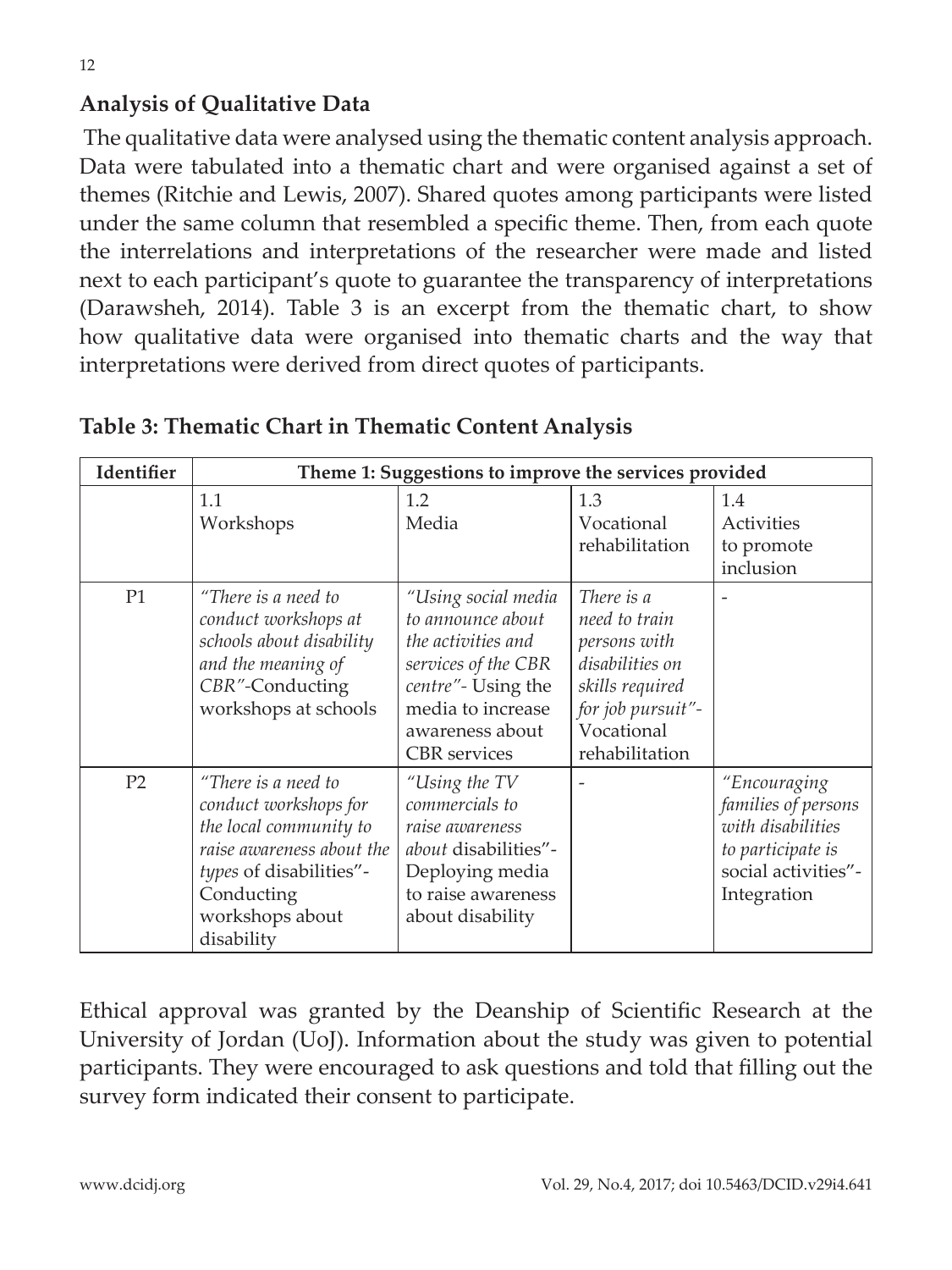#### **RESULTS**

The Multivariate Analysis was used to identify significant differences between the scores of the sections under 'Knowledge', 'Evaluation', and the total scores. The independent variables were the site of the CBR centres, the group (volunteers versus persons with disabilities), and the levels of education (divided into three levels as shown in Table 1). The MANOVA revealed insignificant results as the P values for the latter independent variables were p= 0.157, p=0.781, and p=0.549, respectively, which meant that none of the independent variables had a significant effect on the scores of the 'Knowledge' and 'Evaluation of Services' sections, and the total scores of overall perception of effectiveness of services.

As shown in Figure 1, 42.6% of the participants perceived that they had poor knowledge about CBR. This was higher than the percentage of participants (27.7%) who gave a poor evaluation for the CBR services. This might have indicated that the overall poor perception of the effectiveness of CBR centres (40.4% of participants) was mainly due to the ineffective role played by the CBR centres in raising knowledge and awareness about concepts of CBR and disability. Thus, there may be a need for the CBR centres in Jordan to develop activities to increase the knowledge about CBR and issues related to disability and the rights of persons with disabilities.



#### **Figure 1: Scores of Participants on the Quantitative Questions**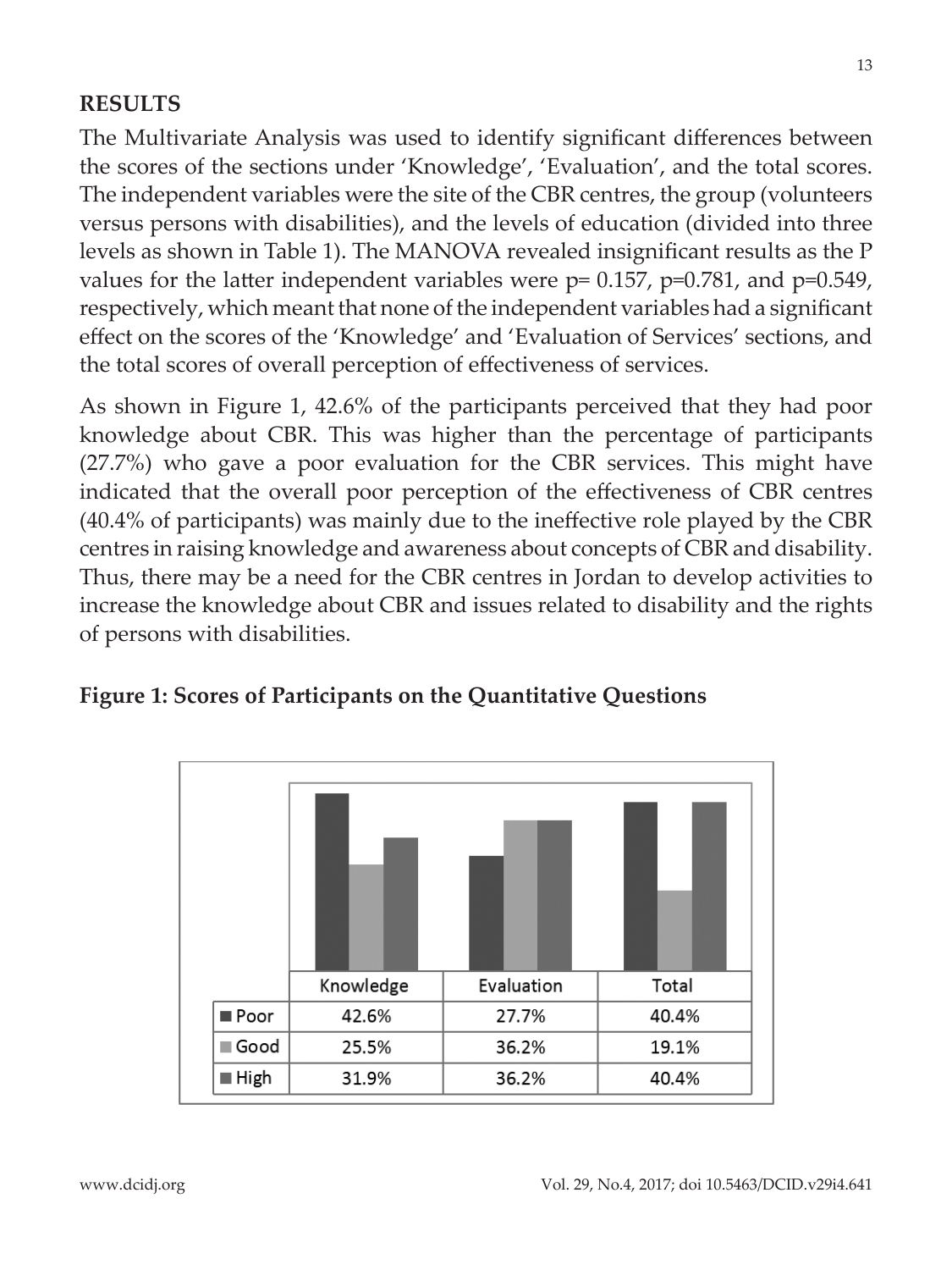### **Main Services Provided by CBR Centres**

The CBR centres were mainly focused on providing direct services to persons with disabilities through therapeutic sessions delivered by volunteers. Next, services were directed at educating and training the families of persons with disabilities on the provision of care. Less effort went into increasing awareness about disability and the rights of persons with disabilities in the community, and vocational rehabilitation was the least type of service that was provided (Figure 2).



### **Figure 2: Services Provided by the CBR Centres**

### **Services Lacking in the CBR Centres**

Some participants (10.46%, n=10) reported the lack of leisure activities such as trips, camping, and parties, which could serve as a way of facilitating integration and inclusion. Occupational therapy services in some centres were also reported to be lacking, such as training on activities of daily living, i.e., eating. Speech services, psychological support for persons with disabilities and their families, and specialised nutritional advice were also lacking, according to some respondents. Some centres did not include services for people with visual and hearing disabilities, and others did not offer services for geriatrics. Educational services provided in some centres were a segregated form of education that did not follow the curriculum used for teaching in public schools. Figure 3 summarises the services lacking in some CBR centres in Jordan.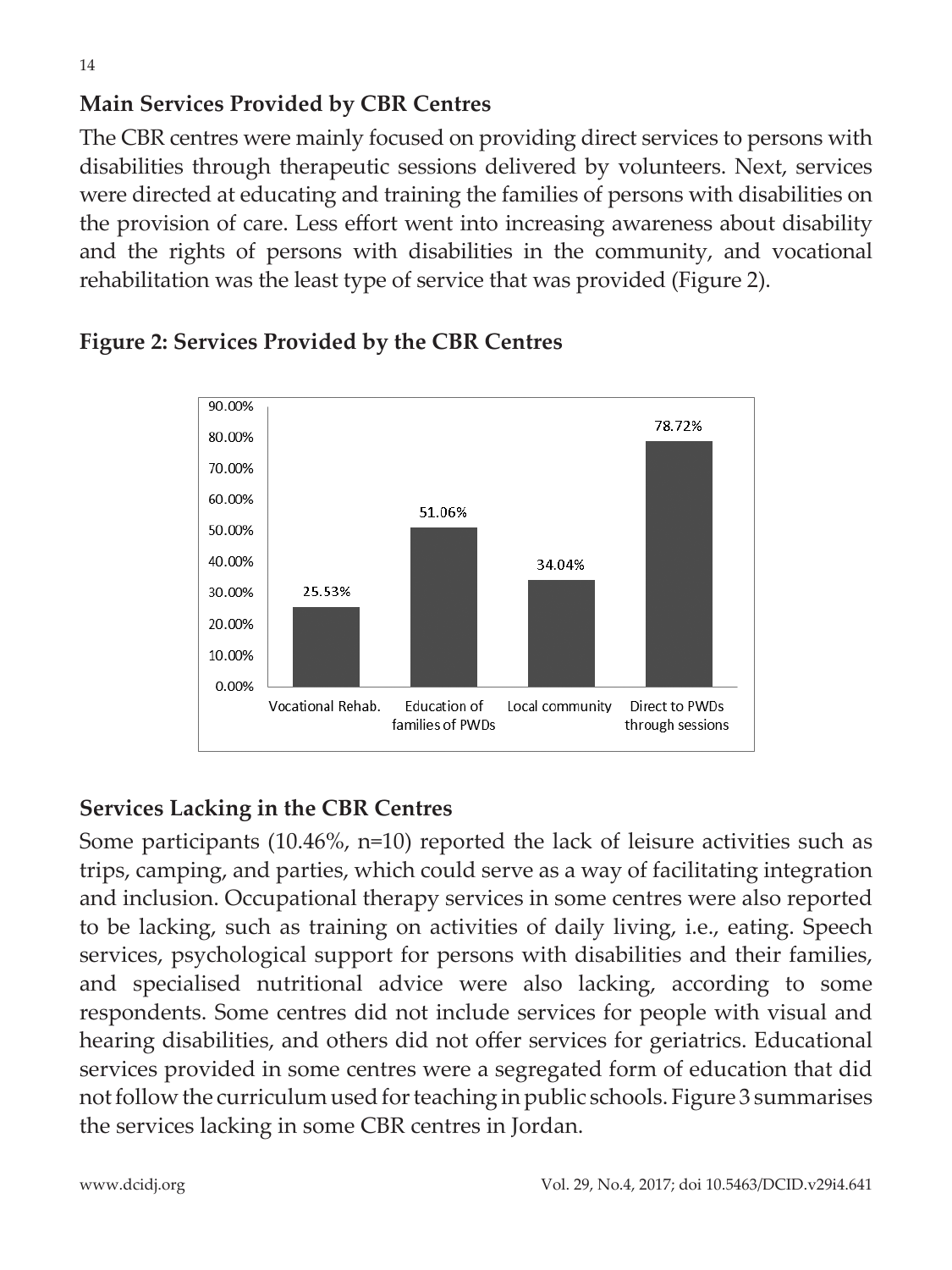

#### **Figure 3: Services Lacking in some CBR Centres**

#### **Barriers Related to the Provision of Effective Services**

Lack of financial resources was one of two main barriers for the provision of effective services. Participants reported that there was a scarcity of tools and equipment used for assessment and evaluation which affected the quality of services provided. The other barrier was cultural and attitudinal associated with negative beliefs and perceptions where a disability was perceived as a state of lacking in productivity, worthlessness/uselessness, and shameful. Negative cultural beliefs and attitudinal barriers may be caused by a lack of knowledge and awareness about disability. This might lead persons with disabilities to avoid the use of services and undermine the efforts of the CBR centres to raise awareness and knowledge about disability and persons with disabilities.

 Another barrier was the lack of human resources and professional involvement in the services provided by the CBR centres, especially the lack of knowledge and training among volunteers who are the first people that persons with disabilities encounter in the provision of direct services. Participants also reported that there were societal barriers associated with the absence of equal opportunities in education and employment. These undermined the inclusion of persons with disabilities in mainstream life. Transportation was yet another barrier for persons with disabilities to access CBR services. Figure 4 summarises the main barriers to the effectiveness of CBR services according to the respondents.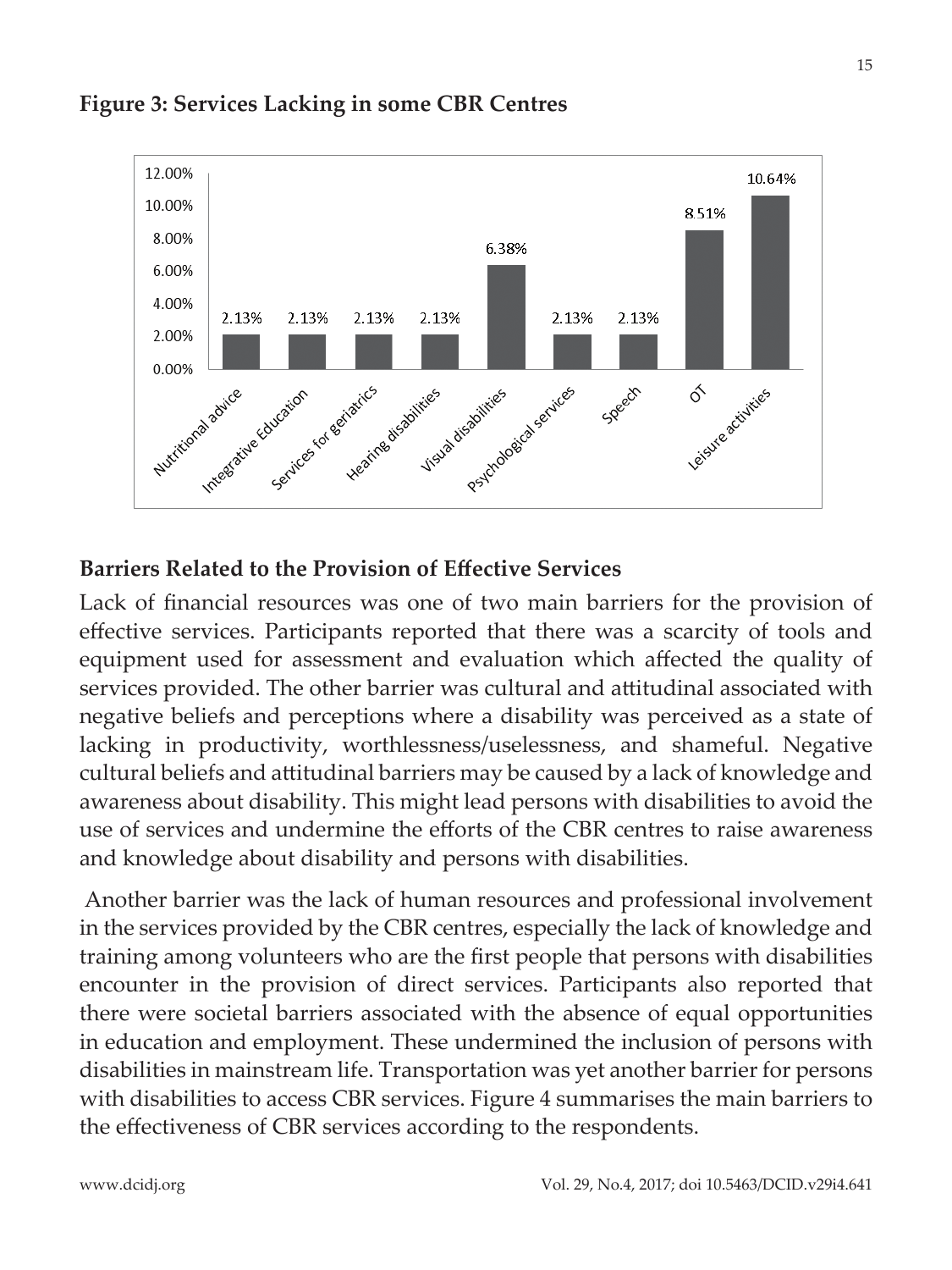

#### **Figure 4: Barriers Related to Provision of Services in the CBR Centres**

### **Suggestions to Improve Services**

Participants (4.26%) reported that there was a need for CBR services to be directed at training persons with disabilities to acquire the necessary vocational skills. This was emphasised, alongside the organisation of leisure activities for persons with disabilities, as a way to achieve inclusion in the community (Figure 5).

Participants mainly focused on three ways to increase the knowledge of CBR: namely, activities to facilitate integration, the use of media, and conducting lectures and workshops. The majority of participants (81%, n=41) focused on the need to conduct lectures and workshops about CBR, disability, the rights of persons with disabilities, and methods for provision of care. They stated that these activities should be conducted not only at CBR centres but also at community facilities, especially in schools. Participants (12.77%, n=6) identified media as an effective way to promote knowledge and awareness about CBR. A few participants (2.13%, n=1) focused on the employment of social media while others (10.64%, n=5) reported that TV commercials, in particular, would be effective in promoting knowledge of CBR and disability.

16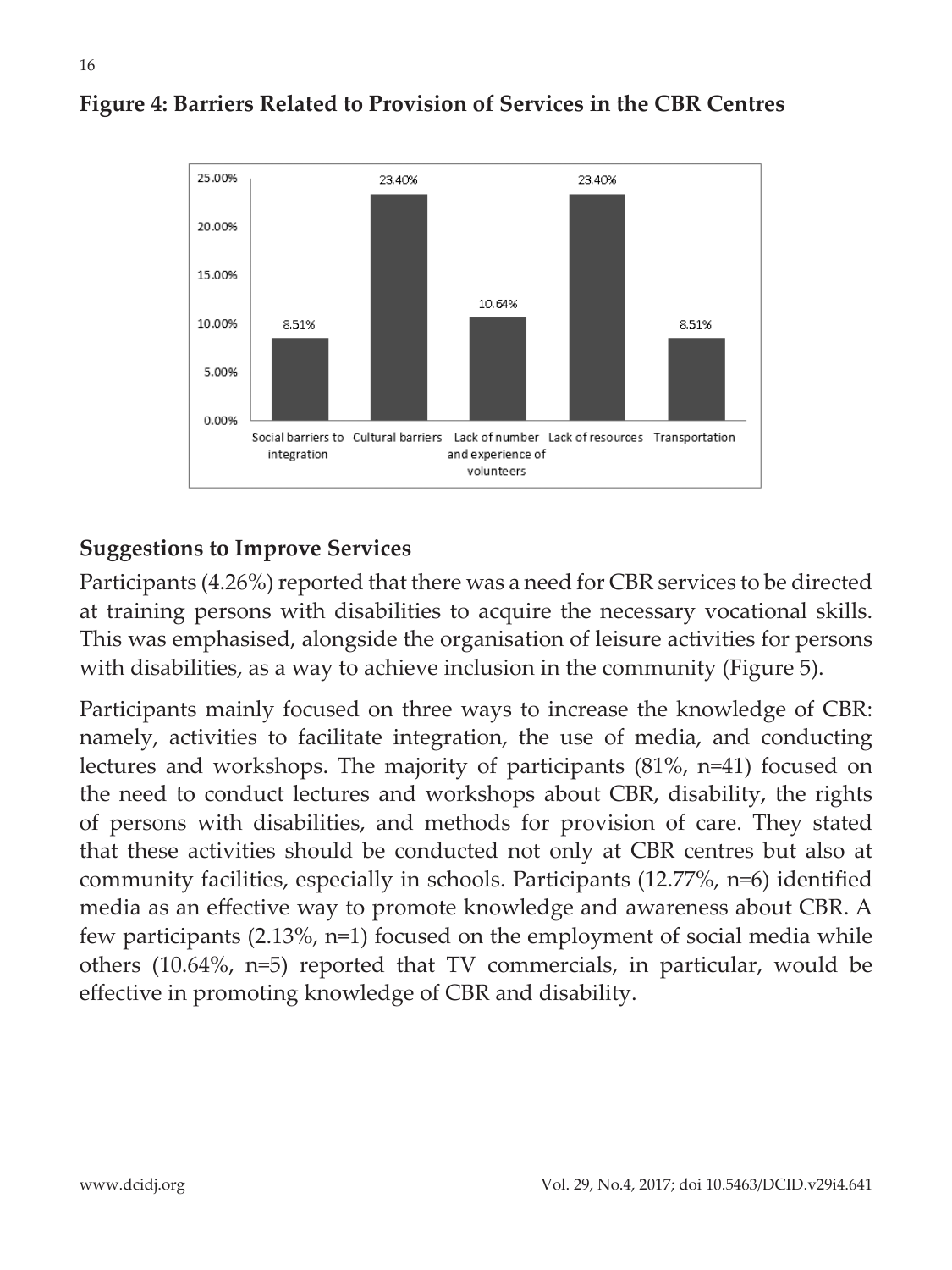

#### **Figure 5: Suggestions to Increase Knowledge of CBR**

### **DISCUSSION**

The CBR Matrix has been recommended as the reference framework for the evaluation of CBR effectiveness (Grandisson et al, 2016b; ILO, UNESCO, WHO, 2004b; WHO, UNESCO, ILO, IDDC, 2010). It consists of five components: health, education, work, empowerment, and social participation (Grandisson et al, 2016b; ILO, UNESCO, WHO, 2004b; WHO, UNESCO, ILO, IDDC, 2010). Based on the results of the current investigation, the author had created a proposal concerning the priorities that CBR programmes need to focus on in Jordan as related to the components of the CBR Matrix (ILO, UNESCO, WHO, 2004b), the principles of CBR (WHO, UNESCO, ILO, IDDC, 2010), and the way of operating the programme (Grandisson et al, 2016b).

The author suggests that the current priorities of CBR programmes in Jordan mainly need to be directed at promoting the livelihood and empowerment of persons with disabilities, in order to actualise the main three principles of CBR (participation, inclusion, and autonomy). This can largely be done by promoting multispectral collaboration as a way of operation. This is not to say that other components of the CBR Matrix or other methods of operation should not receive attention, but rather that this could be a starting point (Table 4).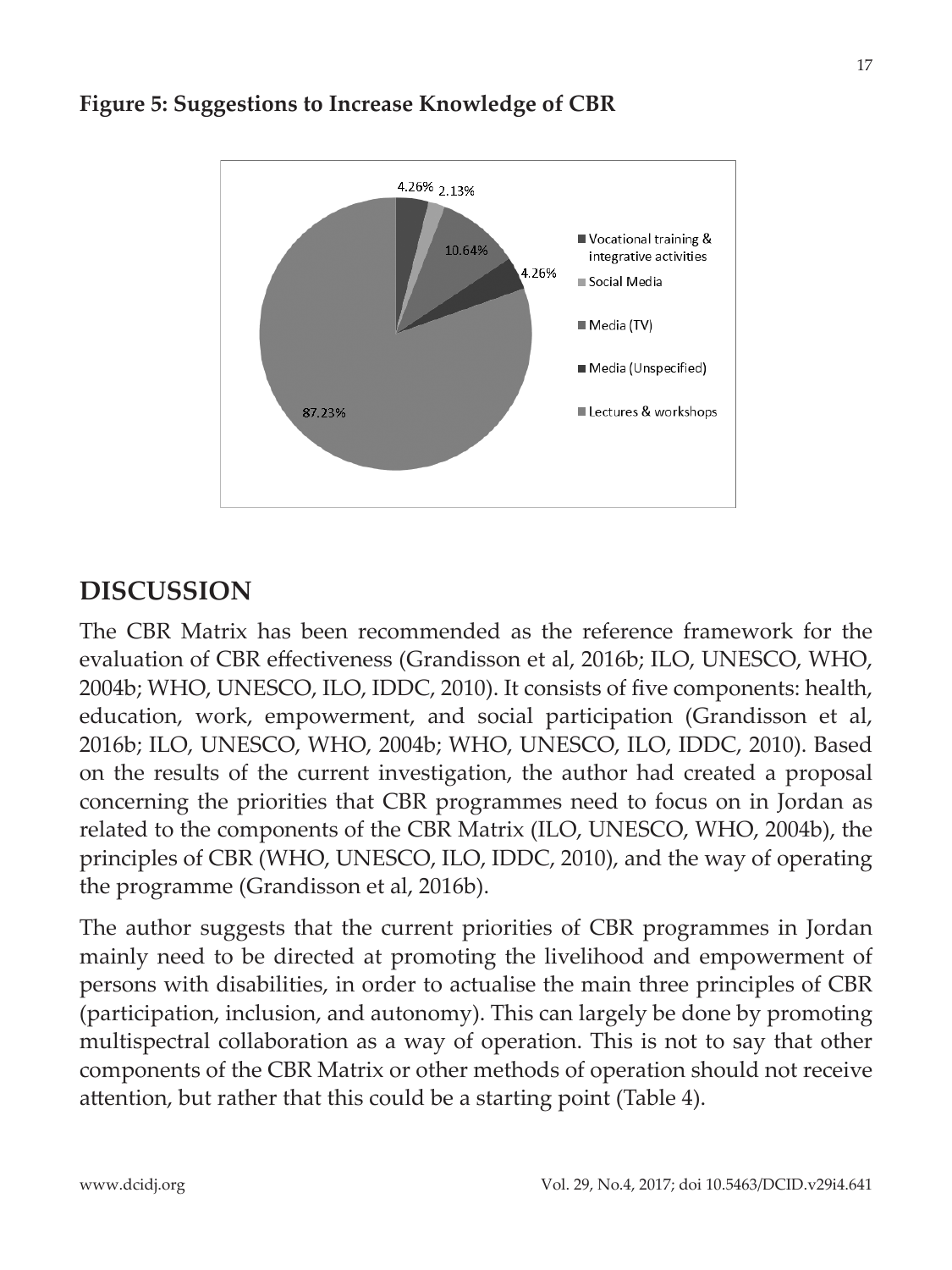**Table 4: A proposal concerning the Priorities of CBR Programmes in Jordan using the CBR Principles, CBR Matrix, and Methods of Operation**

| Component                    | Sub-component/sector                                                                      | Principles                             | How programme<br>operates                     |
|------------------------------|-------------------------------------------------------------------------------------------|----------------------------------------|-----------------------------------------------|
| Health                       | Assistive device                                                                          | For all<br>components:                 | For all<br>components:                        |
| Livelihood                   | Skills development<br>Self-employment<br><b>Financial services</b>                        | Participation<br>Inclusion<br>Autonomy | Multisectoral<br>collaboration<br>Empowerment |
| <b>Social</b><br>Empowerment | Recreation, leisure, and sports<br><i><u>Iustice</u></i><br>Advocacy and<br>communication |                                        |                                               |
|                              | Community mobilisation                                                                    |                                        |                                               |

The current study showed that services were mainly directed at the provision of a direct form of care to persons with disabilities at the CBR centres, as reported by 78.72% of participants. Participants who were persons with disabilities, their families, and volunteers in the CBR centres reported to have poor knowledge about CBR, disability, the rights of persons with disabilities, and the role of the community towards them. Services were mainly directed at educating persons with disabilities and their families about methods of providing care (51.06%). There were limited services directed towards increasing the knowledge and awareness of CBR, disability, and the rights of persons with disabilities among the local community, and at organising activities to increase inclusion. This conclusion is in accordance with the literature that shows that professionals often address only local and individual environmental factors to deliver services, and by that probably neglect systems and societies, thereby limiting equality and restricting inclusion (Layton and Steel, 2015). Efforts need to be directed at the creation of inclusive communities, rather than narrowing the vision of CBR to be focused on individuals or governmental regulations. Professionals are encouraged to perceive and coordinate action on environmental barriers based on the standpoint of persons with disabilities, and address aspects of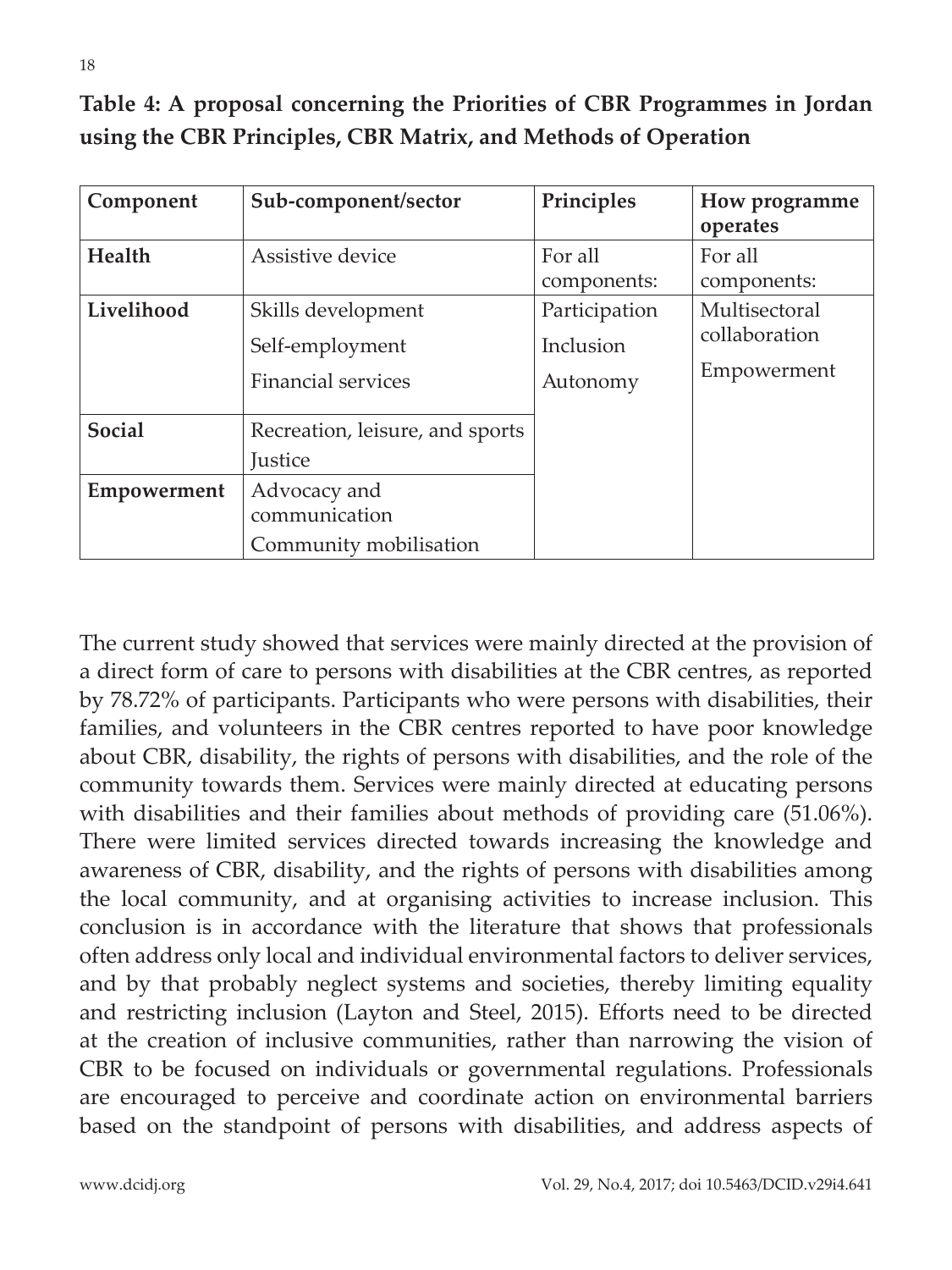the environment which influence CBR effectiveness and outcomes (Layton and Steel, 2015).Therefore, there is a need to target the media in order to increase the knowledge and awareness of CBR and disability and the rights of persons with disabilities, as reported by 17.03% of participants. Also, there is a need, as reported by 87.23% of participants, for CBR centres in Jordan to organise activities in public facilities, such as schools, to increase the knowledge and awareness of disability and to maximise integration and inclusion of persons with disabilities.

Vocational services were the least provided services, as reported by 25.53% of participants. Also, 4.26% of participants expressed the necessity to prioritise vocational rehabilitation programmes in order to increase the effectiveness of services. The promotion of autonomy of persons with disabilities is one of the main objectives of CBR and has a deep impact on the self-esteem and relational capacities of persons with disabilities (Mauro et al, 2014). It has been shown in literature that this can be accomplished by facilitating work opportunities that not only foster autonomy but also promote social inclusion of persons with disabilities (Layton and Steel, 2015; Zaidi and Burchardt, 2005).This also contributes towards counteracting cultural barriers manifested by stigma and negative attitudes towards persons with disabilities, and actualises empowerment in line with the principles of CBR towards inclusion and the human rights framework (Deepak et al, 2014; Grandisson et al, 2014a; Lang et al, 2011; Mauro et al, 2014). Thus, CBR programmes in Jordan need to focus on promoting access to employment (Mauro et al, 2014).

The literature acknowledges that people tend to spontaneously experience inclusion in mainstream activities when they live in environments that provide and support access to cultural, economic, and social occupations (Baum, 2008; Layton and Steel, 2015). Persons with disabilities and their families are less likely to use services when faced with an increased number of barriers (Maharaj et al, 2014).Barriers to the benefits and effectiveness of CBR services stem mainly from two sources: CBR services, and persons with disabilities and their families. Hard-to-reach families who are members of the community are eligible for CBR services but do not usually benefit from the services available or are difficult to be identified by the workers at the CBR centres (Cortis, 2012). Conversely, services can be hard to access, indicating that there are other characteristics dissociating persons with disabilities and their families which can constrain service use (Barrett, 2008; Boag-Munroe and Evangelou, 2012; Coe et al, 2008; Phoenix and Rosenbaum, 2014; Winkworth et al, 2010). Findings of this research resonate with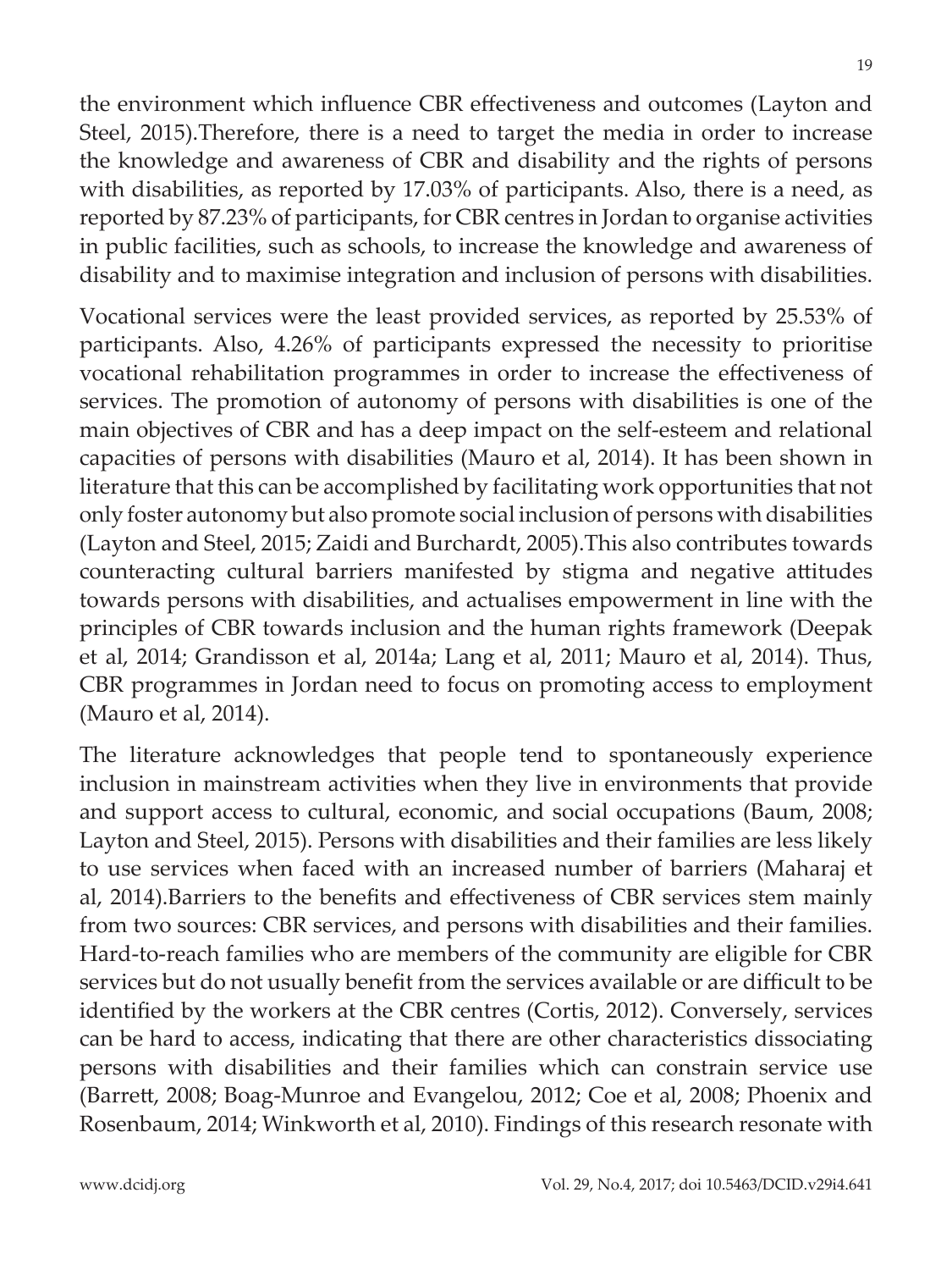findings of Phoenix and Rosenbaum (2014), where transportation was one of the main barriers to access services as reported by 23.4% of respondents and was one of the organisational barriers to effective CBR services.

Among other barriers in the provision of effective CBR services was lack of resources (Emerson and Hatton, 2007; Petrenchik, 2008; Phoenix and Rosenbaum, 2014). Several persons with disabilities and their families live in poverty, and participants in this study pointed out the lack of resources provided by and for the CBR centres, i.e., the lack of tools and equipment available for assessment and treatment, and the lack of assistive devices. Assistive devices are critical for removing barriers in the environment and maximising the productivity, inclusion, and mainstreaming of persons with disabilities in their communities (Mauro et al, 2014; Sen, 2009; WHO, UNESCO, ILO, IDDC, 2010).

Participants (10.64%) pointed to the inadequate number of professionals and workers involved in the CBR centres. Also, they suggested that the volunteers need further training in the provision of care and need to acquire knowledge about issues that can benefit persons with disabilities and their families (Mauro et al, 2014; Zaidi and Burchardt , 2005). CBR workers need more training and knowledge about how to influence the legal and administrative system to promote information and inclusion of CBR participants in public services (education, rehabilitation, and health) as well as defend their rights (i.e., to free transportation) and protect them against prejudice (Mauro et al, 2014; Zaidi and Burchardt , 2005).

Inequality of access to services and social exclusion compromise the health and well-being of persons with disabilities and their families, and turn into a barrier to the delivery of effective services (Cushing, 2003; Valentine, 2001). The current investigation revealed that not all members of the community were able to benefit from the CBR services, especially those with visual and hearing disabilities and older people, as reported by 6.38%, 2.13%, and 2.31%, respectively. The cultural barriers associated with negative labels and beliefs about disability and persons with disabilities had led to isolation and exclusion, and had been one of the main barriers to effective CBR services, as reported by 23.4% of respondents. Also, social barriers were evident in the lack of equal opportunities for work and integrative education, as reported by 8.51% of participants.

There is a need for the development of a care pathway for hard-to-reach families that is characterised by making alternative choices for the provision of care.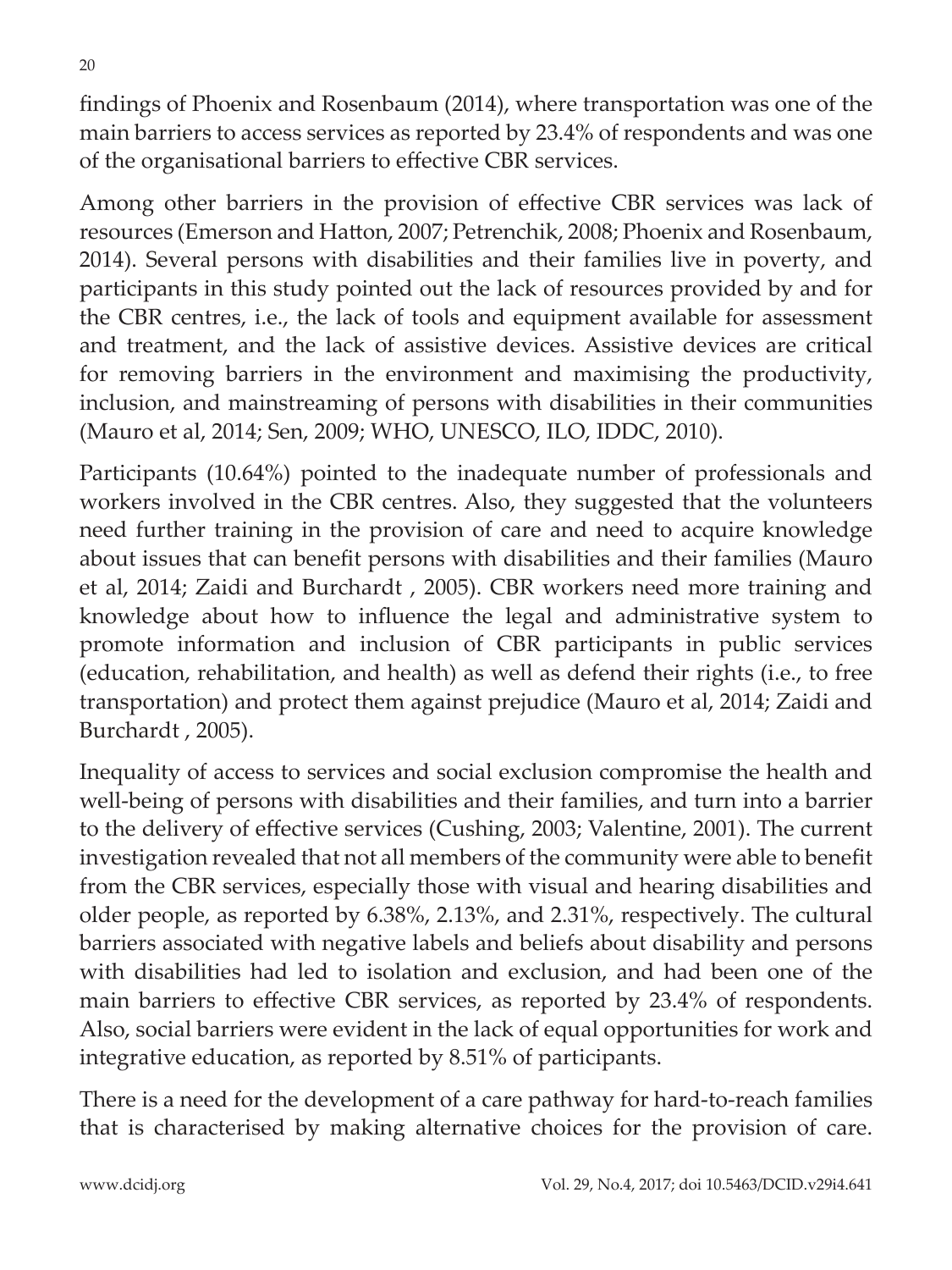A systematic approach is required that begins with identifying persons with disabilities and their families who are most likely unable or unwilling to benefit from services and need to be adopted by the workers and volunteers in the CBR centre (Phoenix and Rosenbaum, 2014). It is crucial that the perspectives of those engaged in CBR services are explored in identifying alternative choices for the effective provision of services (Phoenix and Rosenbaum, 2014). CBR services in Jordan need to be expanded, but not necessarily with the establishment of new centres, especially with a lack of resources (Conklin et al, 2013; Russell et al, 2010; Waring et al, 2013). However, options such as mobile CBR clinics or increasing referrals and multi-sectoral collaboration and liaisons between CBR centres themselves and other community resources(i.e., medical centres or hospitals) can facilitate the outreach of CBR services to all who need them (Conklin et al, 2013; Russell et al, 2010; Waring et al, 2013).

## **CONCLUSION**

This research study has shown that the local community and persons with disabilities lack knowledge about disability and the rights of persons with disabilities. There are barriers to effective services, some associated with families of persons with disabilities (hard-to-reach) and others associated with the CBR services (hard-to-access).

The evaluation of CBR programmes is a challenging procedure. The design of evaluative tools that were culturally specific (Grandisson et al, 2014a) and addressed the various cultural backgrounds and educational levels of stakeholders while adhering to the evaluative measures set by the CBR Matrix (ILO,UNESCO, WHO, 2004b) and the CBR principles (WHO, UNESCO, ILO, IDDC, 2010) was challenging. The interpretation of the results with the lack of resources provided for CBR centres, especially in a country like Jordan that lacks economic resources, was compelling.

## **Implications**

Sound evaluations of CBR programmes should be based on the evaluation of the degree of participation and empowerment of persons with disabilities, and should contribute to adding evidence for the effectiveness of CBR (Grandisson et al, 2016b).This was the first study in Jordan that aimed at exploring the effectiveness of CBR services. It was an evaluative study that combined mixed methods of investigation. The level of knowledge of CBR, disability, and rights of persons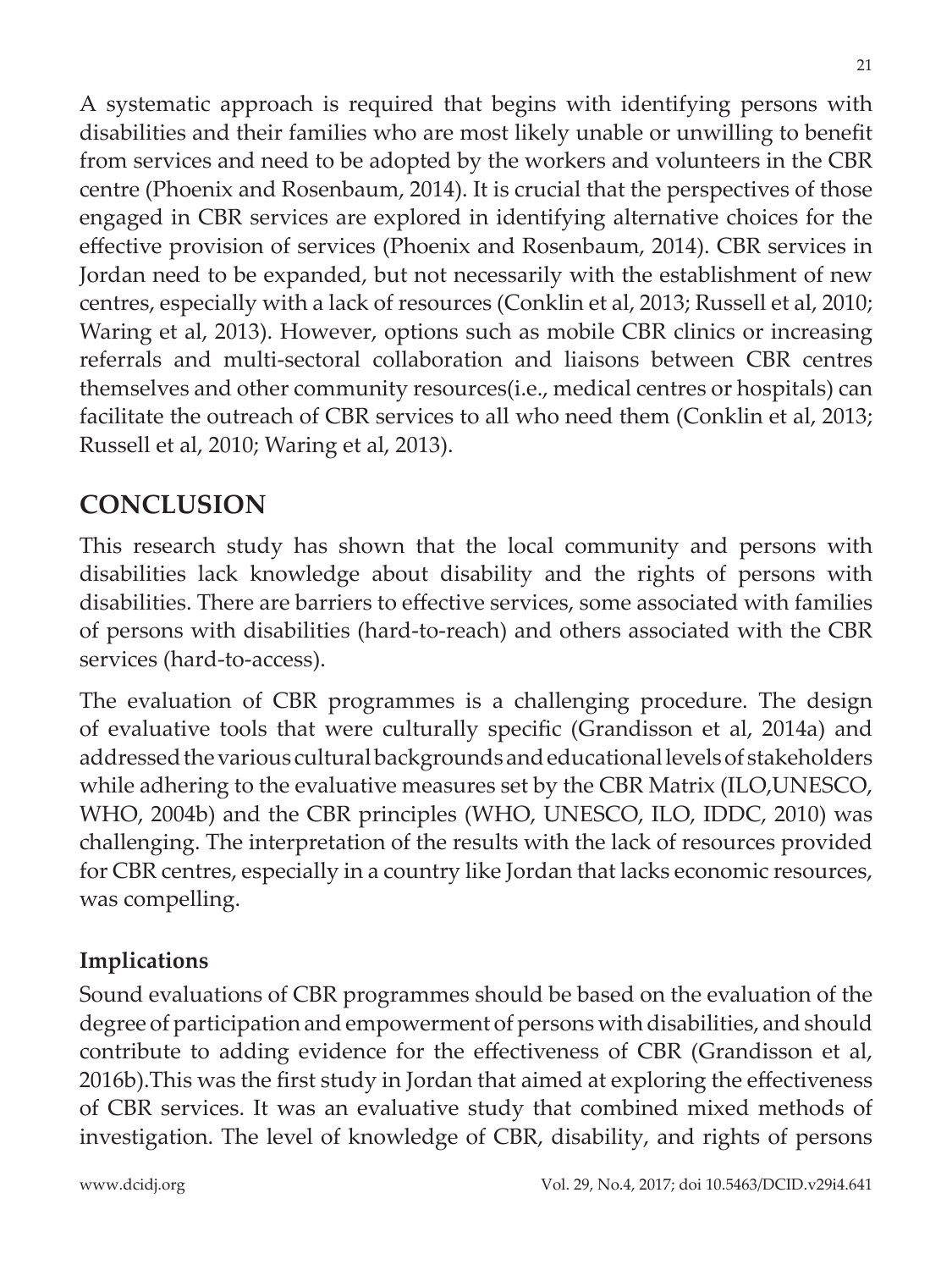with disabilities were addressed as a measure to evaluate the effectiveness of the services provided by CBR centres. This study was inclusive of all types of disability and provided an example of an evaluative instrument with a statistically "good" specificity and sensitivity which can be transferrable to measure the impact of CBR programmes in other settings. Also, it provided a proposal concerning the priorities of CBR programmes in order to maximise their effectiveness.

## **ACKNOWLEDGEMENT**

The research was funded by the Deanship of Scientific Research at the University of Jordan.

The author reports no conflict of interest.

### **REFERENCES**

Abbas A (1995). Surveying disabilities in Mafraq District in Jordan in view of approaching community based rehabilitation. The Journal Of The Egyptian Public Health Association; 70(5-6): 643-60. PMid:17214180

Adeoye A, Seeley J, Hartley S (2011). Developing a tool for evaluating community-based rehabilitation in Uganda. Disability and Rehabilitation; 33:1110–24. https://doi.org/10.3109/09 638288.2010.521613. PMid:20929422

AlHeresh R, Bryant W, Holm M (2013).Community-based rehabilitation in Jordan: challenges to achieving occupational justice. Disability and Rehabilitation; 35(21): 1848–1852. https://doi. org/10.3109/09638288.2012.756944. PMid:23343361

Barrett H (2008). Hard to Reach Families Engagement in the Voluntary and Community Sector. London: Family and Parenting Institute.

Baum F (2008). The New Public Health. Melbourne, Australia: Oxford University Press. [36]

Boag-Munroe G, Evangelou M (2012). From hard to reach to how to reach: a systematic review of the literature on hard-to-reach families. Research Papers in Education; 27: 209–239. https:// doi.org/10.1080/02671522.2010.509515

Boyce W, Ballantyne S (2000). Developing CBR through evaluation. Asia Pacific Disability Rehabilitation Journal; 2:69–83.

Byford J, Veenstra N, Gi S (2003). Towards a method for informing the planning of communitybased rehabilitation in Papua New Guinea. Papua and New Guinea medical Journal; 46(1-2): 63-80. PMid:16450785

Coe C, Gibson A, Spencer N. et al. (2008). Sure start: voices of the 'hard-to-reach. Child: Care, Health and Development; 34: 447–453. https://doi.org/10.1111/j.1365-2214.2008.00816.x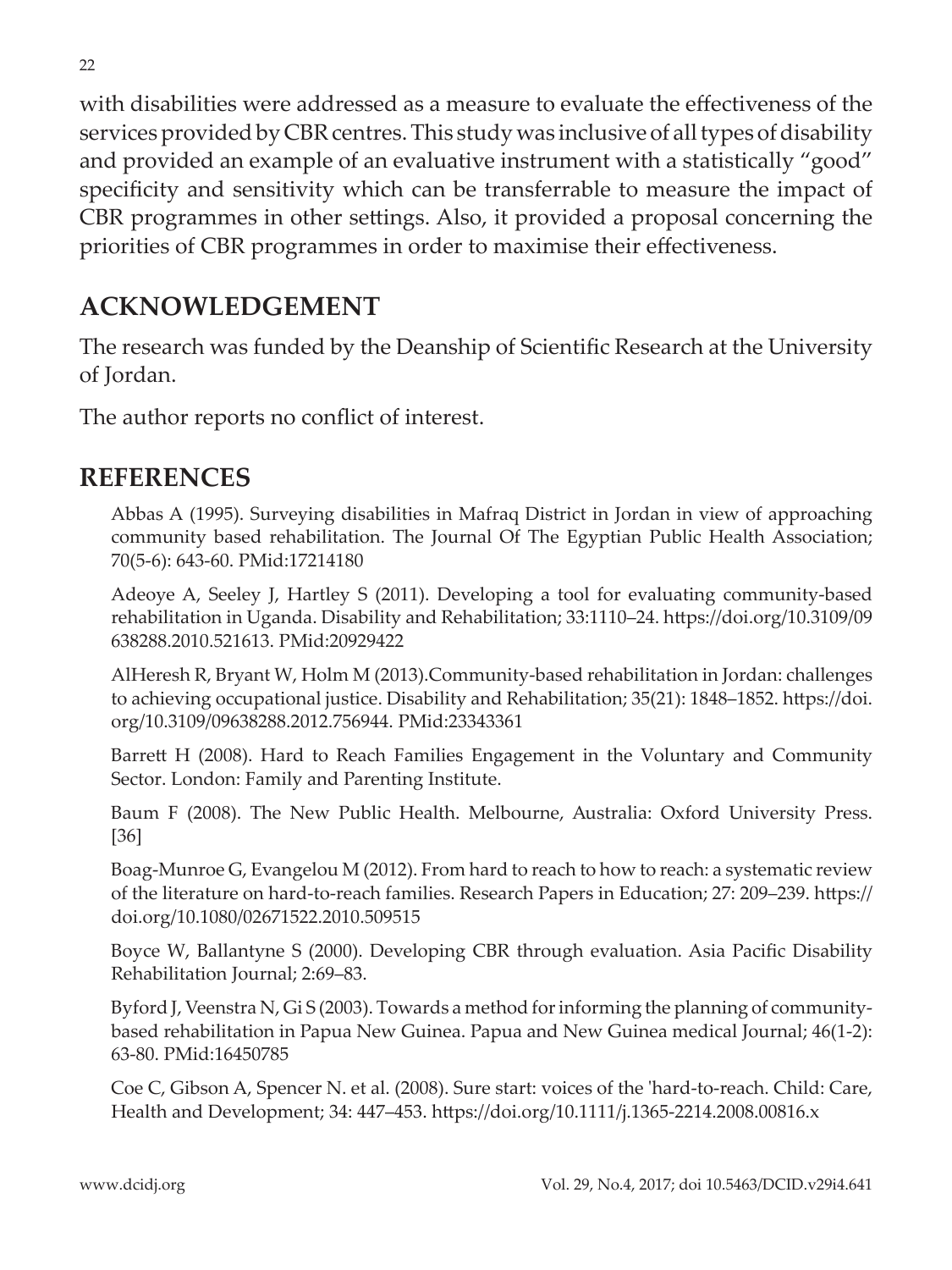Conklin J, Lusk E, Harris M, Stolee P (2013). Knowledge brokers in a knowledge network: the case of Seniors Health Research Transfer Network knowledge brokers. Implementation Science; 8: 7. https://doi.org/10.1186/1748-5908-8-7. PMid:23302517 PMCid:PMC3598713

Cornielje H, Velema JP, Finkenflugel H (2008). Community based rehabilitation programmes: monitoring and evaluation in order to measure results. Leprosy Review; 79:36–49. PMid:18540236

Cortis N (2012). Overlooked and under-served? Promoting service use and engagement among 'hard-to-reach' populations. International Journal of Social Welfare; 21: 351–360. https://doi.org/10.1111/j.1468-2397.2011.00825.x

Cushing P J (2003). Policy approaches to framing social inclusion and social exclusion: An Overview. Ontario, Canada: L'InstitutRoeher Institute, York University. Available from:http:// www.philia.ca/files/pdf/SocialInclusion.pdf

Darawsheh W (2014). Reflexivity in research: promoting rigour, reliability and validity in qualitative research. International Journal of Therapy and Rehabilitation; 21: 560-568. https:// doi.org/10.12968/ijtr.2014.21.12.560

Deepak S, Kumar J, Ramasamy P, Griffo G (2014). An emancipatory research on CBR and the barriers faced by persons with disabilities. Disability and Rehabilitation; 36(18):1502-1507. https://doi.org/10.3109/09638288.2013.800914. PMid:23763467

Dendumrongsup T, Plumb A, Halligan S, Fanshawe TR, Altman DG, Mallet S (2014). Multi-Reader Multi-Case Studies Using the Area under the Receiver Operator Characteristic Curve as a Measure of Diagnostic Accuracy: Systematic Review with a Focus on Quality of Data Reporting. PLoS One. https://doi.org/10.1371/journal.pone.0116018. PMid:25541977 PMCid:PMC4277459

Emerson E, Hatton C (2007). The socio-economic circumstances of children at risk of disability in Britain. Disability & Society; 22: 563–580. https://doi.org/10.1080/09687590701560154

Finkenflugel H, Wolffers I, Huijsman R (2005). The evidence base for community-based rehabilitation: a literature review. International Journal of Rehabilitation Research; 28: 187– 201. https://doi.org/10.1097/00004356-200509000-00001. PMid:16046912

Grandisson M, Hebert M, Thibeault R (2014a). A systematic review on how to conduct evaluations in community-based rehabilitation. Disability and Rehabilitation; 36: 265–275. https://doi.org/10.3109/09638288.2013.785602. PMid:23614357 PMCid:PMC3913006

Grandisson M, Thibeault R, Hebert M, Templeton A (2014b). Community based rehabilitation programme evaluations: lessons learned in the field. Disability, CBR & Inclusive Development; 25:55–71. https://doi.org/10.5463/dcid.v1i1.240

Grandisson M, Thibeault R., Hebert M, Cameron D (2016a). Expert consensus on best evaluative practices in community-based rehabilitation. Disability and Rehabilitation; 38(5): 499-510. https://doi.org/10.3109/09638288.2015.1044030. PMid:25959000

Grandisson M, Hebert M, Thibeault R (2016b). Practice guidelines for programme evaluation in community-based rehabilitation. Disability and Rehabilitation; 39(12):1243-1251. https:// doi.org/10.1080/09638288.2016.1189604. PMid:27347694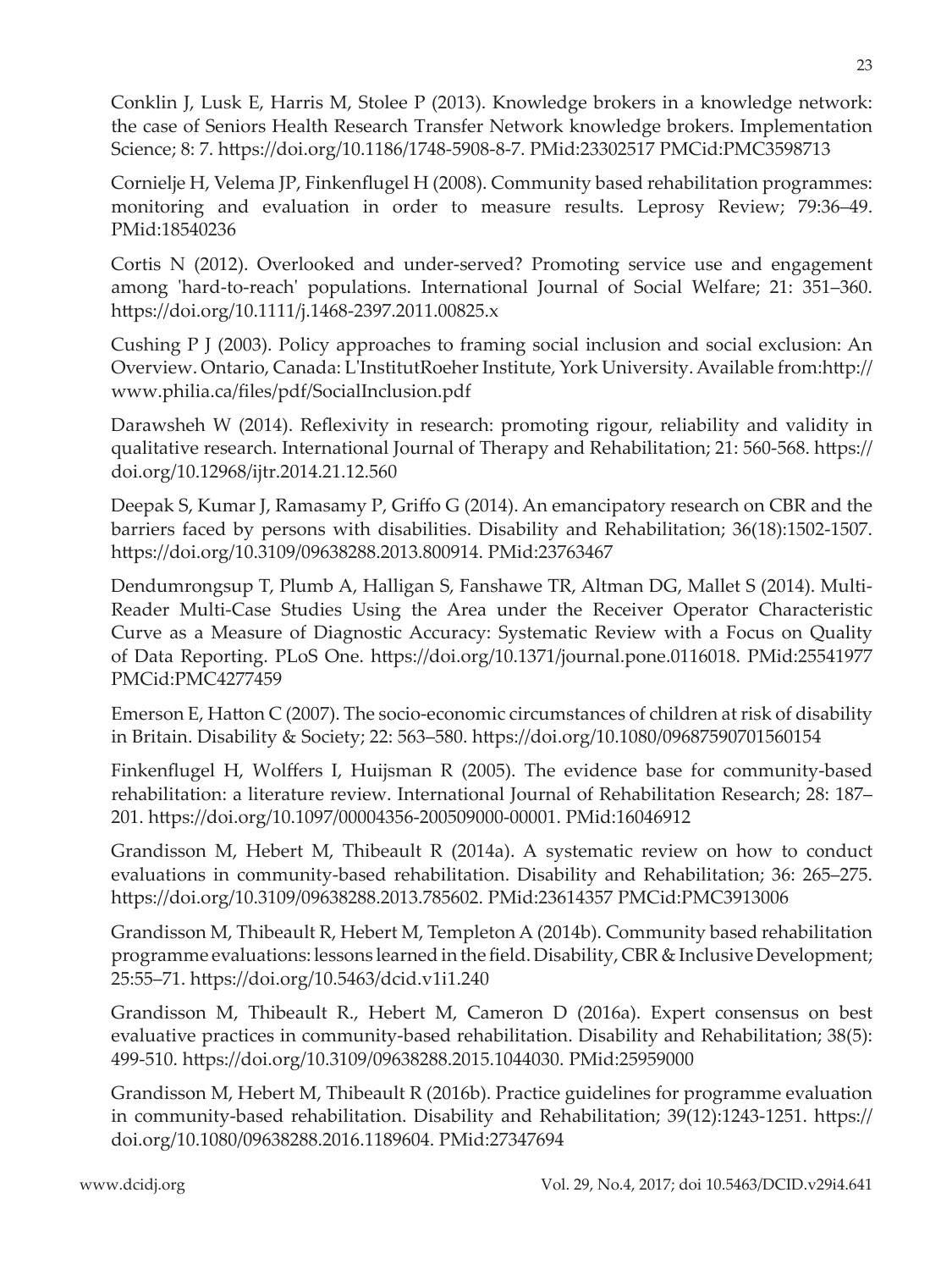Hajian-Tilaki K (2013). Receiver Operating Characteristic (ROC) Curve Analysis for Medical Diagnostic Test Evaluation. Caspian Journal of Internal Medicine; 4(2): 627-635. PMid:24009950 PMCid:PMC3755824.

Higher Council for Affairs of Persons with Disabilities -HCD (2017). [Internet] Role of Rehabilitation in CBR (In Arabic). Available from:http://hcd.gov.jo/ar/ content/%D9%85%D8%AD%D9%88%D8%B1-%D8%A7%D9%84%D8%AA%D8%A3 %D9%87%D9%8A%D9%84-%D9%88%D8%A5%D8%B9%D8%A7%D8%AF%D8%A9- %D8%A7%D9%84%D8%AA%D8%A3%D9%87%D9%8A%D9%84-%D9%88%D8%A7%D9% 84%D8%AE%D8%AF%D9%85%D8%A7%D8%AA-%D8%A7%D9%84%D9%85%D8%B3%D 8%A7%D9%86%D8%AF%D8%A9

International Labour Organisation (ILO), United Nations Educational, Scientific and Cultural Organisation (UNESCO), World Health Organisation (WHO) (2004a). [Internet] Joint position paper. CBR: a strategy for rehabilitation, equalisation of opportunities, poverty reduction and social inclusion of people with disabilities. Geneva: WHO Press. Available from: http://www. who.int/ disabilities/cbr/en/

International Labour Organisation (ILO), United Nations Educational, Scientific and Cultural Organisation (UNESCO), World Health Organisation (WHO) (2004b). The CBR Matrix. Available from: http://www.who.int/disabilities/cbr/cbr\_matrix\_11.10.pdf

Lang R (2011). Community-based rehabilitation and health professional practice: developmental opportunities and challenges in the global North and South. Disability and Rehabilitation; 33:165–73. https://doi.org/10.3109/09638288.2010.487923. PMid:20500051

Layton N, Steel E (2015)."An Environment Built to Include Rather than Exclude Me": Creating Inclusive Environments for Human Well-Being. International Journal of Environmental Research and Public Health; 12:11146-11162. https://doi.org/10.3390/ijerph120911146. PMid:26371024 PMCid:PMC4586666

Lukersmith S, Hartley S, Kuipers P (2013). Community-based rehabilitation (CBR) monitoring and evaluation methods and tools: a literature review. Disability and Rehabilitation; 35: 1941– 1953. https://doi.org/10.3109/09638288.2013.770078. PMid:23574396

Maharaj V, Rahman F, Adamson L (2014). Tackling child health inequalities due to deprivation: using health equity audit to improve and monitor access to a community paediatric service. Child: Care, Health and Development; 40: 223–230. https://doi.org/10.1111/cch.12011. PMid:23121388.

Mauro V, Biggeri M, Deepak S, et al. (2014). The effectiveness of community-based rehabilitation programmes: an impact evaluation of a quasi-randomised trial. Journal of Epidemiology and Community Health; 68:1102–1108. https://doi.org/10.1136/jech-2013-203728. PMid:25194053.

Petrenchik M (2008). Childhood Disability in the Context of Poverty. Hamilton, ON: CanChild Centre for Childhood Disability Research.

Phoenix M, Rosenbaum P (2014). Development and implementation of a paediatric rehabilitation care path for hard-to-reach families: a case report. Child: Care, Health and Development; 41(3):494–499. https://doi.org/10.1111/cch.12194. PMid:25251703.

www.dcidj.org

24